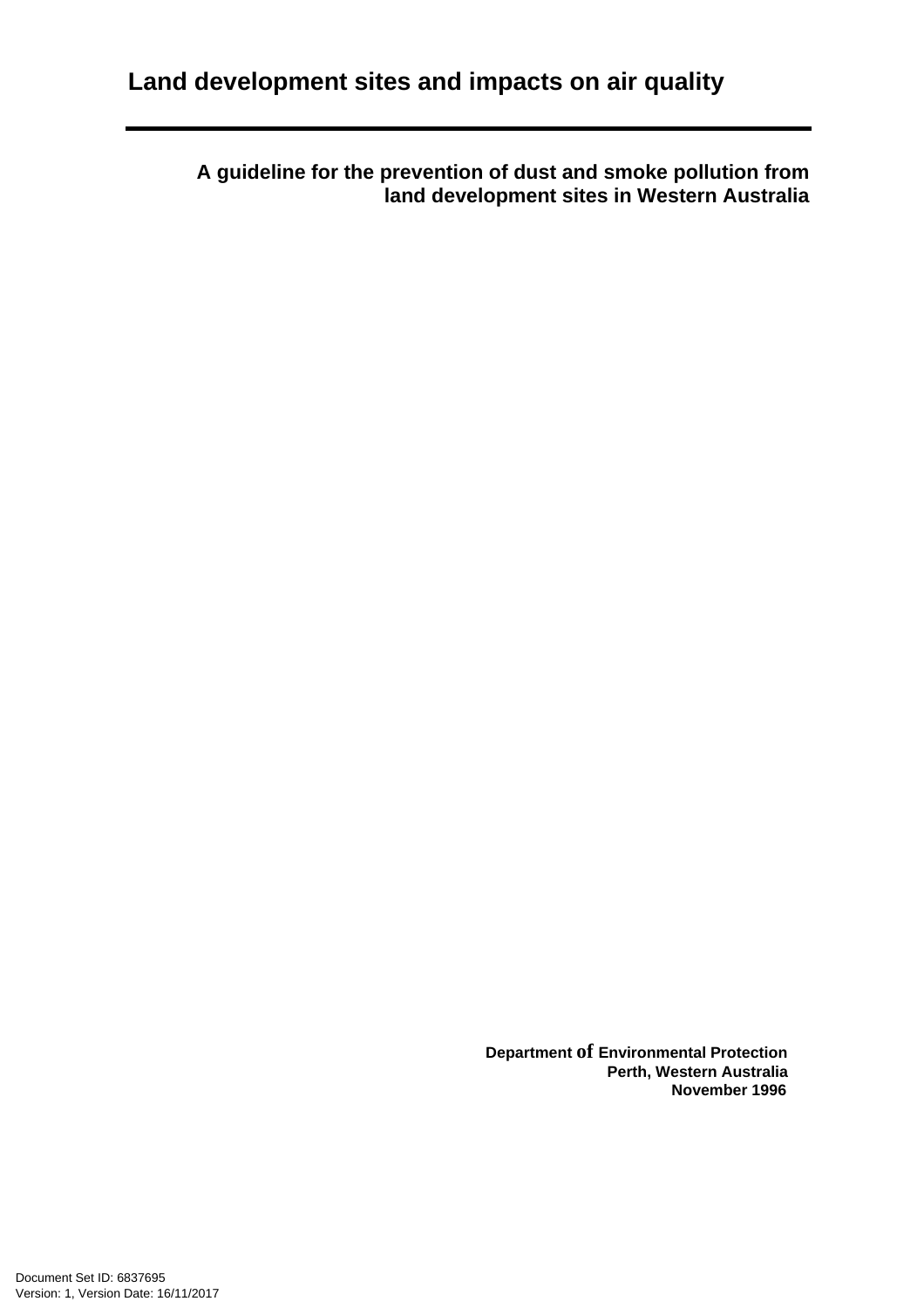# **Preface**

Air quality protection is a core aim of the Department of Environmental Protection (DEP). The quality of our air can be affected by different types of sources of air pollutants and at different levels - motor vehicles and heavy industry can affect air quality at a regional level, while pot belly stoves and backyard incinerators can have very localised, though no less important, effects on air quality.

Another potential contributor to the deterioration of air quality is the land development industry. Land development sites can generate wind-borne dust, especially during summer, as well as smoke from burning cleared vegetation, generally during winter.

In response to these issues, the DEP has previously published two sets of guidelines - dust control guidelines in 1990 and smoke control guidelines in 1994.

These guidelines have been reviewed and combined into a single document. The review was done with help from the Western Australian Municipal Association, the Urban Development Institute of Australia, the Association of Consulting Engineers Australia and other industry groups, as well as representatives of individual local governments.

The principal aims of this document are:

- to clearly define the roles and responsibilities of developers, engineers, contractors, local government and the DEP in the control of dust and smoke from land development sites;
- to provide a procedure whereby the potential of a development site to cause pollution is assessed before site works start; and
- to put in place measures and contingency arrangements to minimise dust leaving the site during and after development, and to ensure that the potential impacts of smoke from land development sites are recognised and minimised.

The guidelines are also aimed at providing a course of action to be taken by the developer, local government and the DEP when complaints related to development site activities are received.

The guidelines will be reviewed after they have been in operation for 12 months.

I commend the participants in the review process on the production of the guidelines, and believe that the application of the principles contained in the document will minimise the potential for land development sites to adversely affect air quality in Western Australia.

**(Dr) Bryan Jenkins**  Chief Executive Officer Department of Environmental Protection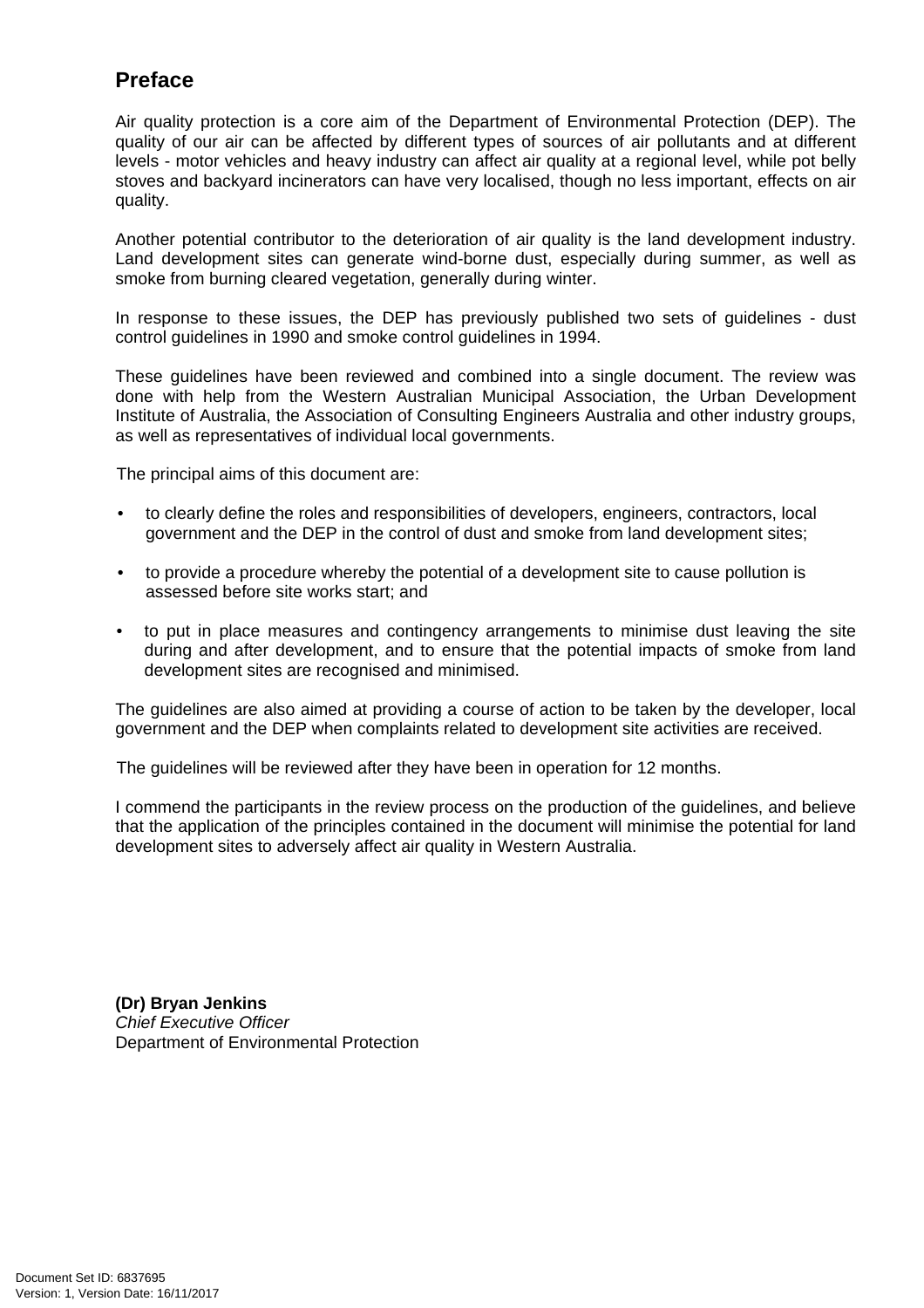#### **Contents**

| 1 Introduction<br>1.1 The issues<br>1.2 The 1990 guidelines<br>1.3 The 1994 smoke control guidelines<br>1.4 Aims and structure of this document                                                                                                                                                                                                                                                                                                | Page<br>1<br>1<br>1<br>1<br>1                                                                          |
|------------------------------------------------------------------------------------------------------------------------------------------------------------------------------------------------------------------------------------------------------------------------------------------------------------------------------------------------------------------------------------------------------------------------------------------------|--------------------------------------------------------------------------------------------------------|
| 1.5 Review of the guidelines<br>2. Guidelines for the prevention of dust and smoke pollution from land<br>development sites<br>2.1 Definitions<br>2.2 Roles and responsibilities<br>2.3 Timing of development<br>2.4 Development staging<br>2.5 Treatment of vegetation on site<br>2.6 Stabilisation of cleared areas<br>2.6.1 Wind fencing<br>2.6.2 Water use<br>2.6.3 Hydromulch<br>2.6.4 Chemical stabilisation<br>2.6.5 Chipped vegetation | $\overline{2}$<br>$\overline{2}$<br>2 2 3 3 3 5<br>6<br>$\,6$<br>$\overline{7}$<br>$\overline{7}$<br>8 |
| 3. Air quality management programmes<br>3.1 Requirement for air quality management programmes<br>3.2 Air quality management programme<br>3.3 Contractual arrangements                                                                                                                                                                                                                                                                          | 8<br>8<br>8<br>9                                                                                       |
| 4. Procedures for assessment and management of dust lift-off potential<br>4.1 Site Classification 1 (score under 199, considered negligible risk)<br>4.2 Site Classification 2 (score between 200 and 399, considered low risk)<br>4.3 Site Classification 3 (score between 400 and 799, considered medium risk)<br>4.4 Site Classification 4 (score over 800, considered high risk)                                                           | 10<br>10<br>10<br>10<br>11                                                                             |
| 5. Contractor's responsibility                                                                                                                                                                                                                                                                                                                                                                                                                 | 12                                                                                                     |
| 6. Maximum acceptable dust level at site boundary                                                                                                                                                                                                                                                                                                                                                                                              | 12                                                                                                     |
| <b>Appendices</b><br>1.1 Site Classification Assessment Chart<br>1.2 Site Assessment Details<br>1.3 Notes relating to "Site Classification Assessment Chart'<br>2.1 Notes relating to "Notice to Residents"<br>2.2 Notice to Residents<br>3.1 Procedures to be adopted following a complaint from a land development site<br>3.2 Notes relating to "Pollution Incident Report Form - Land Development Sites"                                   |                                                                                                        |

3.3 Pollution Incident Report Form - Land Development Sites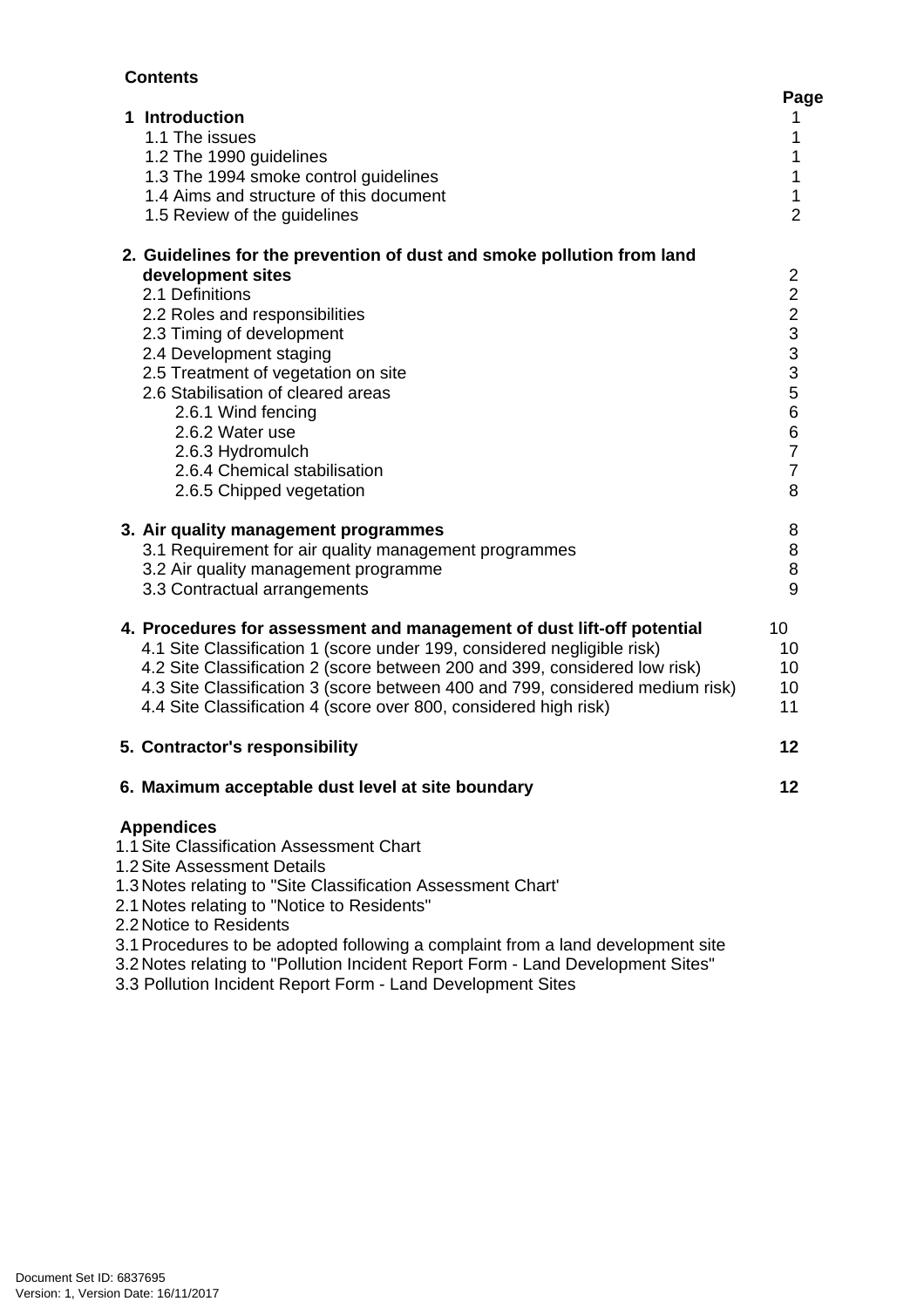# **1. Introduction**

#### **1.1 The issues**

During the summer of 1994-95, more complaints regarding dust impacts from land development sites were received by the DEP than for any previous summer. This resulted in a commitment from the Minister for the Environment to improve dust control measures.

During the winter months, the DEP and local government receive many complaints relating to smoke nuisance from the burning of cleared vegetation on development sites. Added to this is growing evidence that Perth's air quality is deteriorating in the form of increasing haziness. Smoke is a major contributor to this deterioration.

#### **1.2 The 1990 guidelines**

An earlier version of this document was published in 1990 following consultation between officers of the Department of Environmental Protection (DEP) - formerly the Environmental Protection Authority and representatives from the:

- Association of Consulting Engineers Australia (ACEA);
- Local Government Engineers Association (LGEA);
- Australian Earthmovers & Road Contractors Federation (AERCF); and
- Urban Development Institute of Australia (UDIA).

The document was in use for about five years. A review has been undertaken of the effectiveness and relevance of the guidelines, and to broaden the scope of the document from purely dust control to the management of both dust and smoke from land development sites.

#### **1.3 The 1994 smoke control guidelines**

Smoke control guidelines were released in 1994 in response to complaints of smoke resulting from the burning of cleared vegetation. In spite of the release of the smoke control guidelines, problems with smoke from land development sites have persisted, and as a result the effectiveness of those guidelines has also been reviewed.

#### **1.4 Aims and structure of this document**

This document contains several significant changes from the previous dust control guidelines, which were published in 1990, and replaces those guidelines.

The principal aims of this document are:

- to clearly define the roles and responsibilities of developers, engineers, contractors, local government and the DEP in the control of dust and smoke from land development sites;
- to provide a procedure whereby the potential of a development site to generate dust is assessed prior to site works commencing; and
- to put in place measures and contingency arrangements to manage the potential for dust leaving the site during and after development, and to ensure that the potential impacts of smoke from land development sites are recognised and mitigated.

The guidelines describe a course of action which may be taken by the developer, engineer for the developer, contractor, local government and the DEP when complaints related to development sites are received.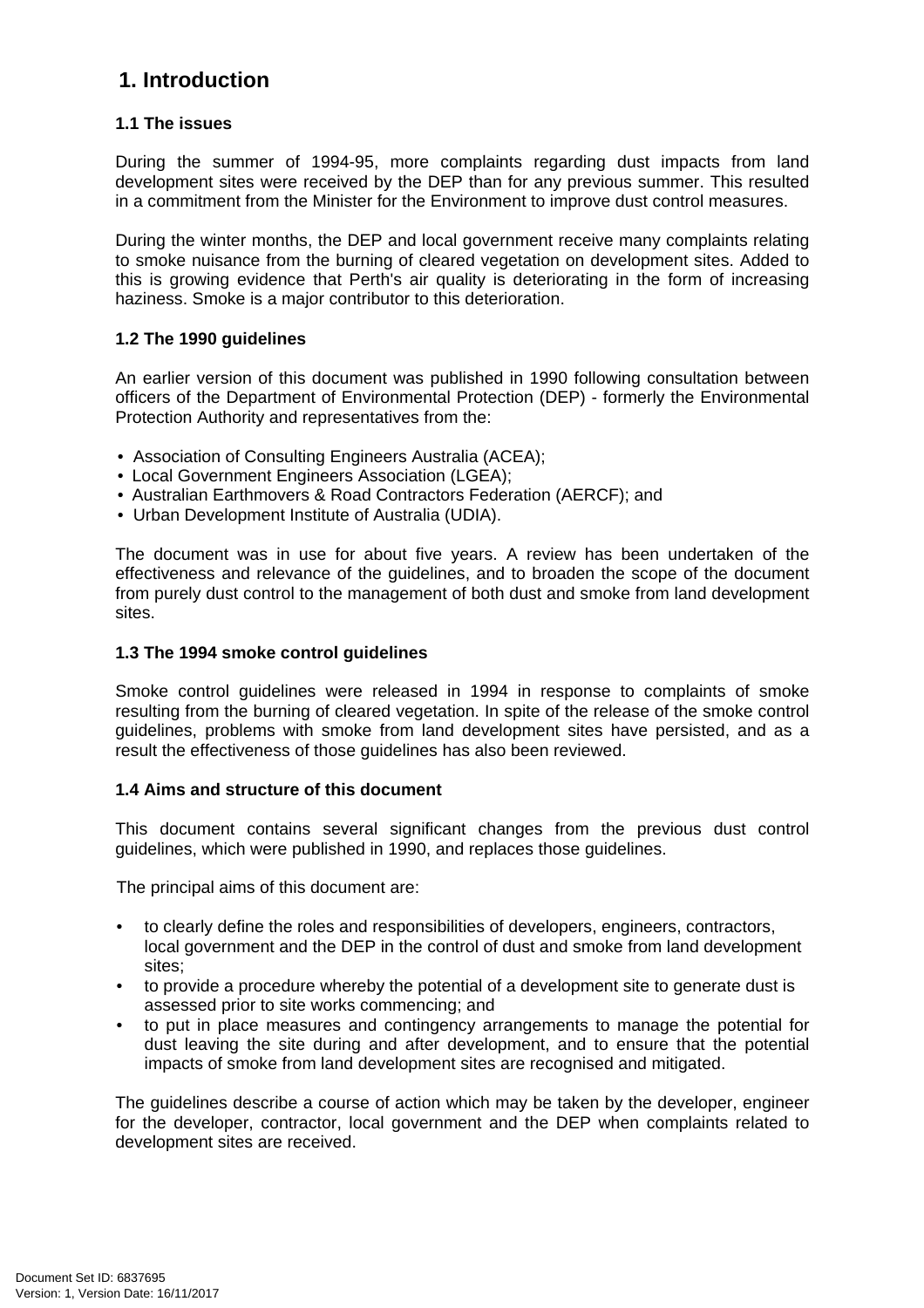#### **1.5 Review of the guidelines**

These guidelines will be reviewed after they have been in operation for 12 months. This will enable many issues to be assessed, including the effectiveness of the measures used to prevent dust generation, the impact of the implementation of the guidelines upon the resources of local government and the response of developers towards the need for a more acceptable outcome on the issue of burning vegetation.

# **2. Guidelines for the prevention of dust and smoke pollution from land- development sites**

#### **2.1 Definitions**

For the purpose of these guidelines the following definitions are applicable:

- (a) Land Development Sites are premises (larger than  $5000m^2$ ) on which any work involving the clearing of vegetation and/or topsoil, recontouring (bulk earthworks), trenching and/or road construction is to be done to develop the land for any use.
- (b) Land Uses are items of value which would be adversely affected by exposure to excessive quantities of dust and wind-borne material and include houses, commercial buildings, commercial activities, market gardens, schools. factories, roads, parks and recreational areas.

#### **2.2 Roles and responsibilities**

In the scheme outlined in this document, there are five major stakeholders in the prevention of pollution from land development sites - developers, consulting engineers, contractors, local government and the DEP. All of these stakeholders have a role to play.

Developers, engineers and contractors are responsible for the development and implementation of air quality management programmes, and for ensuring that identified contingency measures are implemented as appropriate, to prevent adverse impacts from dust and smoke.

Local governments are responsible for the approval process for engineering works on land development sites and this provides a mechanism to manage the air quality impact of such developments. **Local governments are encouraged to use this approval process to require the preparation and implementation of acceptable air quality management programmes.** 

The DEP is responsible for preventing pollution in Western Australia, and enforcing compliance with environmental standards. This responsibility is set out in Part V of the Environmental Protection Act, 1986.

In the context of land development sites, the DEP exercises this responsibility by setting environmental objectives and guidelines for land development, providing advice and technical assistance to local government and helping all parties in resolving situations where dust control measures prove inadequate. Where resolution is not achieved, the DEP may initiate enforcement measures.

The DEP believes that local governments are best placed to manage land development sites, due mainly to their extensive local knowledge and control of the approval process for engineering works on these sites. The DEP is committed to supporting local government, in their role in the management of land development sites, through training and other technical support. In Accordance with this philosophy, and with current practice, complaints regarding land development sites will be referred to local governments to handle in the first instance.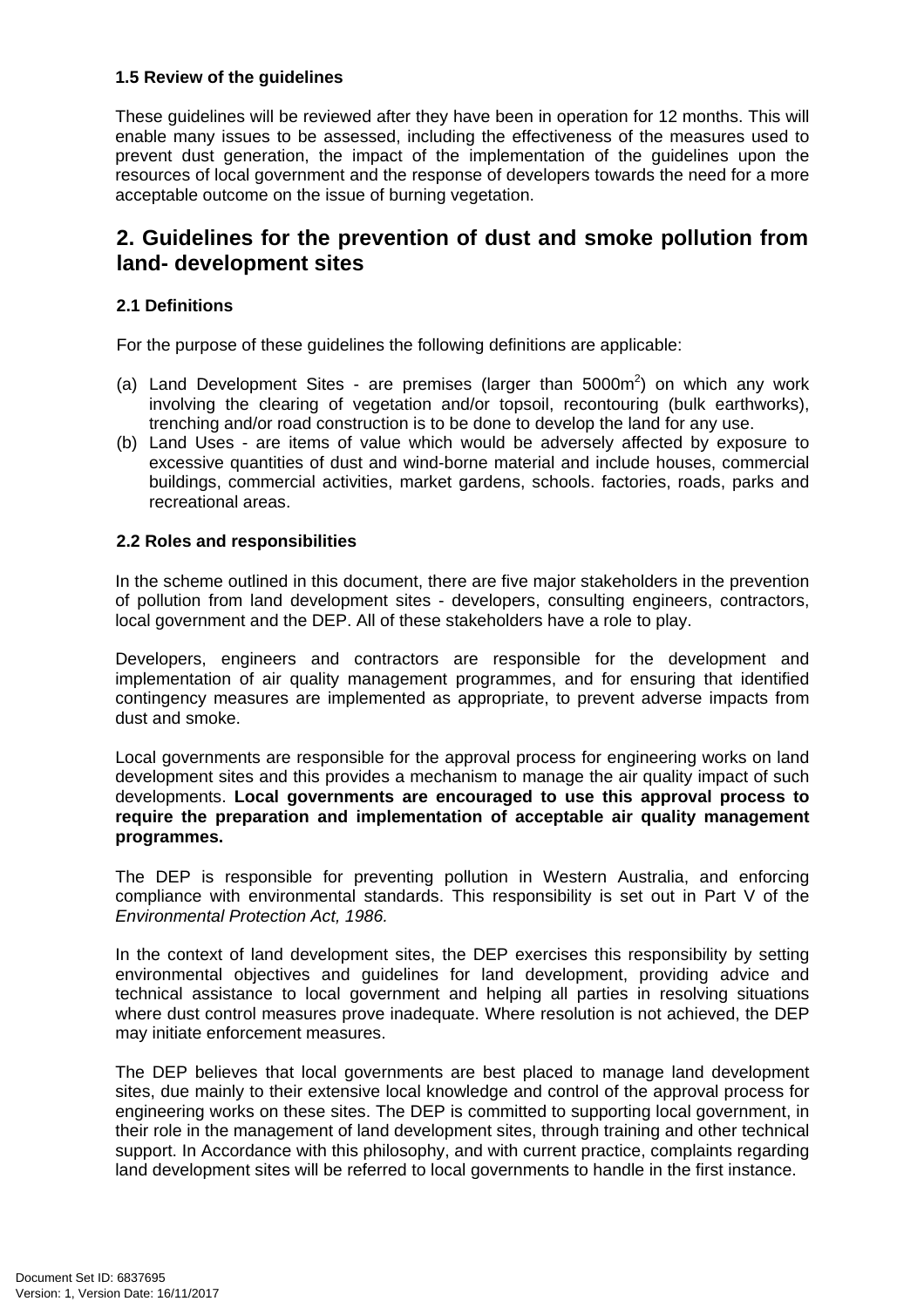The DEP's role in complaints will be determined on a case-by-case basis, in consultation with the relevant local government, although it is anticipated that the DEP is not likely to become involved until all possible alternatives for dispute resolution at the local government level have been exhausted.

While the DEP will retain overall responsibility for pollution prevention, provision will be made for local government, where they have the capacity and the desire, to accept delegation of some limited powers (for example, the ability to issue pollution abatement notices) under the Environmental Protection Act, 1986. This may assist local government in enforcing air quality management programmes. This delegation may take place where a request is made to the DEP by the relevant local government

Where local government does not have either the capacity or the desire to accept such delegation, then responsibilities or activities such as issuing pollution abatement notices, for example, will remain with the DEP.

#### **2.3 Timing of development**

It is the developer's responsibility to schedule work on land development sites such that it is carried out at the time of the year, and in a way, which reduces the potential impacts of dust and smoke to a practical minimum.

The time of year when these activities are conducted is critical. Historical records of complaints received by the DEP show that very few dust problems occur during winter, but that smoke problems can occur at this time of the year.

Activities with high dust-causing potential, such as topsoil stripping, should not be carried out in sensitive areas during adverse wind conditions. When necessary, topsoil should be stripped in discrete sections, allowing buffer strips (windbreaks) between clearings.

#### **2.4 Development staging**

Dust generated by bulk earthworks being done during the summer months, particularly with housing in close proximity, can adversely impact upon people who live near development sites. These effects may be reduced if developments can be staged in a sequence whereby bulk earthworks are carried out in the winter months and the completed earthworks "front" is kept to about 100 metres in advance of newly-created lots.

In planning the staging of developments, it should be recognised that completed subdivisional stages are often quickly built upon and, hence, the completed stage should be considered to be an improved area when developing the next stage. This means that subsequent stages of any development can require more stringent dust control measures, as the completed subdivisional areas represent an increase in the potential for adverse impacts.

#### **2.5 Treatment of vegetation on site**

The burning of cleared vegetation on land development sites is a waste of a valuable resource, and a contributor to the deterioration of air quality, especially in urban areas. The former point was considered in detail by the Select Committee on Recycling and Waste Management.

The Select Committee noted in its report (December 1995) that green waste from land development sites can be recycled as firewood or chipped or mulched for use in landscaping.

The Select Committee consequently recommended that "Burning of green waste from urban land clearing be banned" (recommendation 20).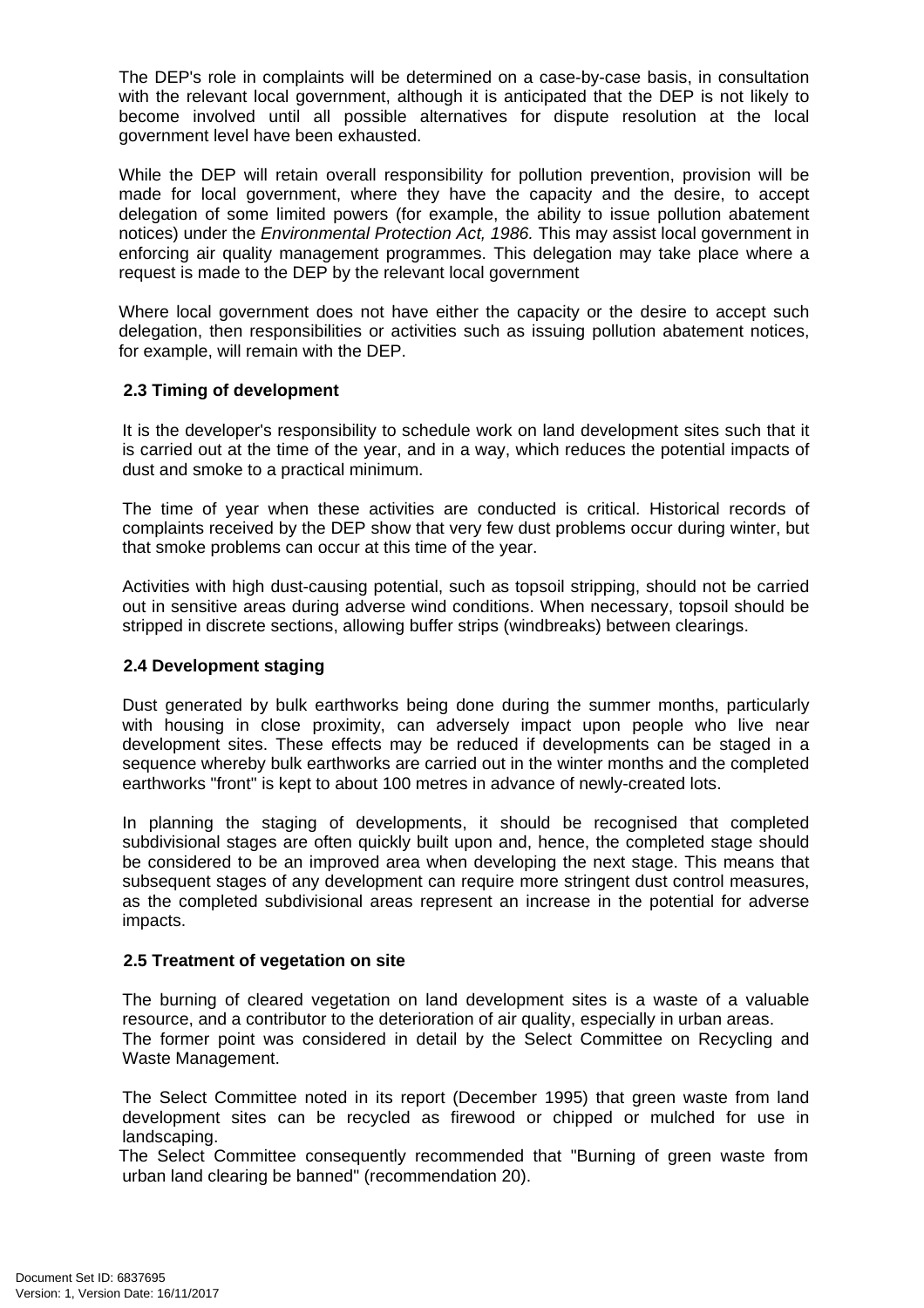Burning of cleared vegetation is also a major source of public complaints to both the DEP and to local governments, as smoke can be disruptive and annoying to neighbours. Furthermore, the CSIRO, in conjunction with the DEP, has recently concluded a study into the composition and sources of brown haze experienced by Perth through the autumn-to-spring period. When released, this study is likely to add considerable weight, on both aesthetic and health grounds, to the need for better control of smoke from all sources affecting urban air in Perth.

It should be noted that some local governments have already taken initiatives to curb burning. Landcorp also has implemented a protocol to minimise the requirement to bum cleared waste. The DEP strongly encourages and supports these measures.

In addressing the Select Committee's recommendation, the DEP is drafting a waste management strategy which will outline proposals to implement the ban recommended by the Select Committee. In this respect, the DEP has an objective to ban the burning of land clearance waste within one year (by the end of December 1997). **The proposal makes it clear that relevant stakeholders will be consulted in determining the nature, applicability and implementation of the ban.** 

In the meantime, **the DEP recommends that all possible alternatives to burning of cleared vegetation be considered before the decision to burn is made.** Developers will be required to include in the air quality management program a section on how cleared vegetation will be treated. This should include a section on the assessment of the various strategies considered for the treatment of vegetation on-site.

If, after all the other options have been considered, it is decided that burning is still the preferred option, then the air quality management programme will also include details on:

- the **proximity** of nearby landuses;
- the **location** on the site where burning will take place;
- the **measures** that will be undertaken to minimise the amount of material burned;
- the **quantity** of cleared vegetation to be burned; and
- the **timing** of any proposed burning.

The following procedures indicate the order of preference for dealing with vegetation:

- 1 . As much standing vegetation as practicable should be permanently retained. (Consideration should be given to leaving the majority of undisturbed vegetation on each building site, with the exception of fence lines and road verges, where applicable. The responsibility of removing vegetation for the construction of each building may result in increased cost to the eventual owner of the property. However, this also allows for a staggered reduction of vegetation and a greater choice by the new owner as to which vegetation should, be removed).
- 2. Where appropriate, valuable species in areas to be cleared should be transplanted, for example, to areas planned to be retained for public open space.
- 3. Timber should be cut and stacked for firewood sale or collection.
- 4. Vegetation which is removed should be chipped and used for mulch for soil stabilisation.
- 5. Low scrub should be ploughed in to form part of the topsoil to be separately stripped, stockpiled and eventually respread.
- 6. Disposal of vegetation to landfill should be adopted only where absolutely necessary to avoid increasing the pressure on valuable landfill space.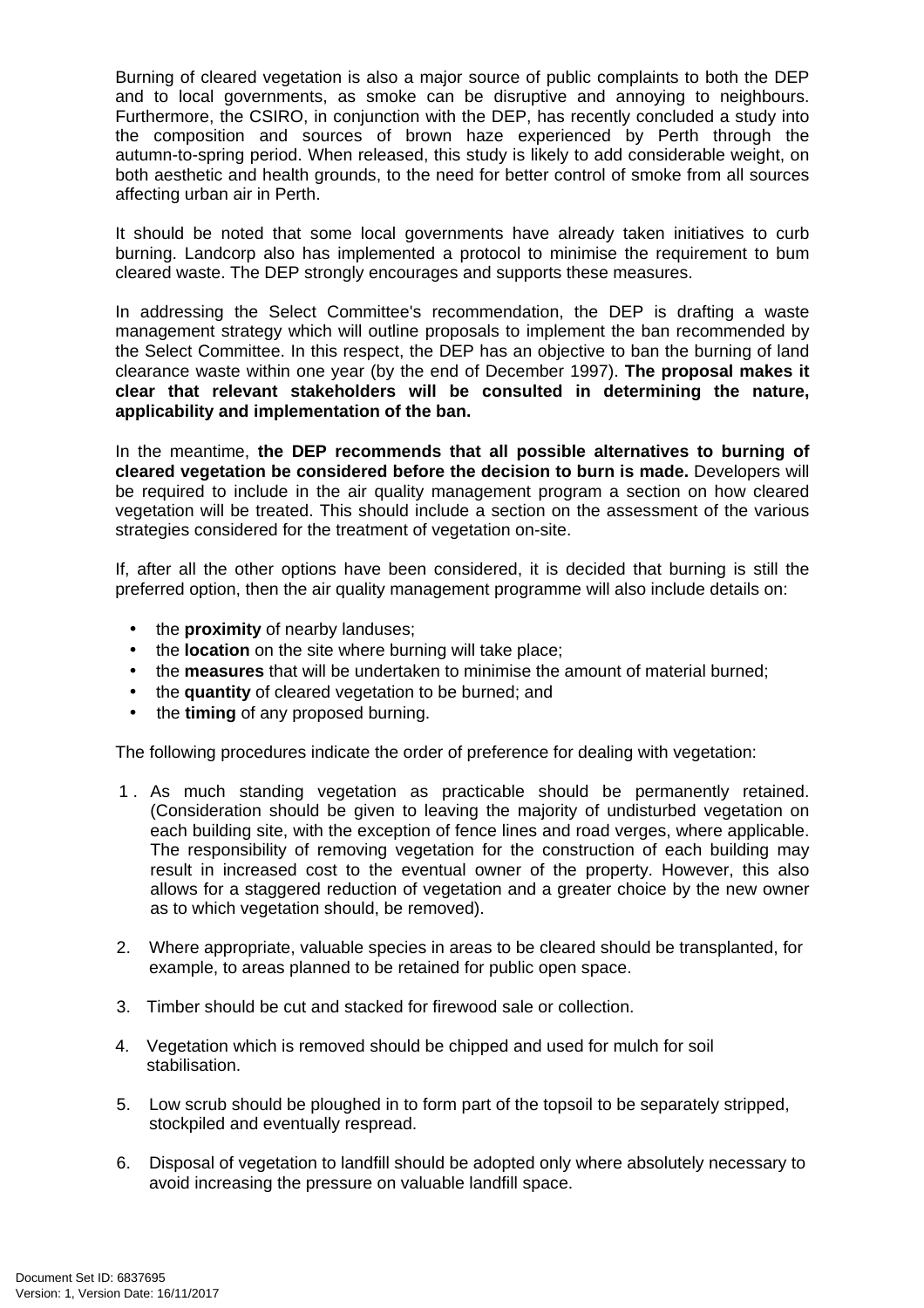- 7. Where cleared vegetation is to be burned, the following guidelines should be adopted:
	- a proposal for burning should be included in the air quality management programme;
	- local government approval for burning must be obtained;
	- burning should take place as far away from residences as possible;
	- burning should ideally be completed within normal business hours all burning should be extinguished at the close of business on Fridays, or preceding a public holiday, and not reignited until after the weekend or public holiday;
	- burning should proceed only in favourable weather and not on windless days or during an atmospheric inversion;
	- spoil heaps should be as free of soil as possible and be allowed to dry for at least two weeks in drier months and at least four weeks in winter before igniting:
	- under no circumstances should foreign material or accelerants of any kind be used to promote burning; and,
	- a contractor's representative must remain on-site for the length of the burn, especially where overnight burning is conducted.

**If, during the next 12 months review period, burning on development sites causes pollution, then the DEP will proceed with a proposal to ban such burning.** This could be achieved through a regulation made under the Environmental Protection Act, 1986. A mechanism for exemption from the blanket ban could be provided, but it is envisaged that exemptions would only be granted where a compelling case is presented.

#### **In the meantime, if a complaint regarding smoke from a land development site is substantiated by the DEP, then the DEP will act to prevent further burning on-site.**

Just as these guidelines are in no way related to Bush Fires legislation and do not constitute approval to bum, neither does an approval under the Bush Fires Act constitute environmental approval. There will be certain circumstances where no burning is either necessary or appropriate.

#### **2.6 Stabilisation of cleared areas**

The simplest and most effective method of dust control is the retention of vegetation. Patches and strips can be very effective and as much vegetation as possible should be retained. Even low or sparse scrub can be very effective at dissipating wind velocity at the ground surface, where dust lift-off occurs.

Where major works are; undertaken, it is inevitable that the clearing of natural vegetation will occur and in some circumstances large tracts will be disturbed. In these situations, it is important to stabilise the soil that is exposed to ensure that it does not cause a dust nuisance. Several techniques for soil stabilisation are described below and all have proved to be effective, if used correctly and in appropriate circumstances. Often, a combination of the techniques described can result in the most effective dust management being applied to a development site.

When considering which soil stabilisation technique to use, it is important to consider the factors that affect both dust lift-off and the potential impact zones. Consideration of these factors will assist in choosing the most appropriate stabilisation technique.

Some common factors which affect **airborne dust lift-off** from land development sites (other than considerations of physical characteristics such as particle composition, density and size) are:

- wind velocity:
- amount of land area disturbed and exposed (includes adequacy of artificial covers such as hydromulching);
- soil dryness/compaction; and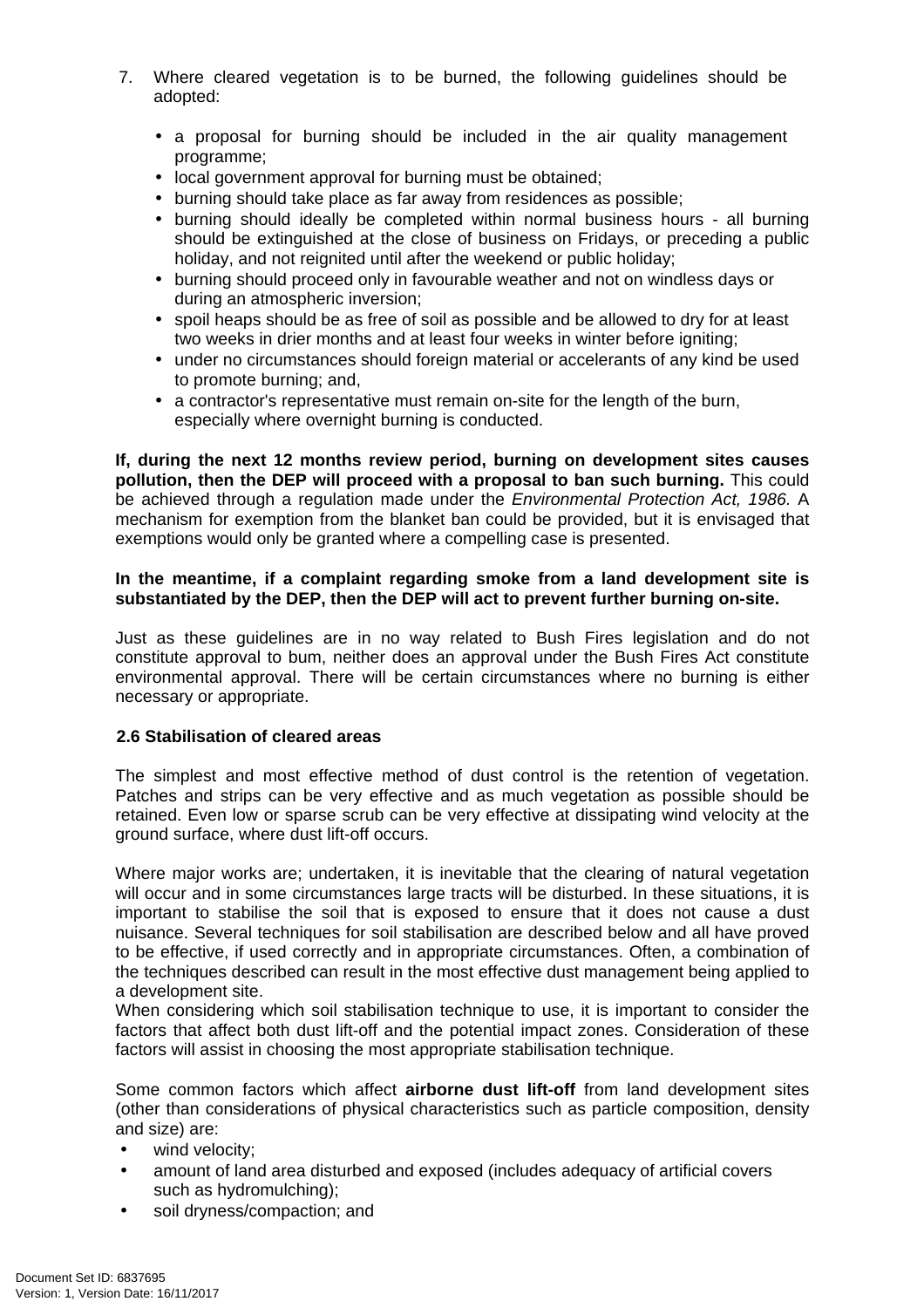wind direction oscillation.

Some common factors which affect the **transport and adverse impacts of airborne dust**  are:

- wind velocity;
- wind direction:
- type and number of preventive measures taken to control dust movement; and
- the proximity of nearby residents and land uses sensitive to dust impacts.

#### **2.6.1 Wind fencing**

The use of wind fencing as an aid in the control of dust has proved to be effective in most situations. Apart from the positive visual impact that fencing can provide, it allows a development site to be worked without undue constraint upon the contractor, while offering protection against the movement and impact of dust on nearby residents and landuses. The astute use of wind fencing may also reduce the amount of site watering and other, more direct forms of surface stabilisation required during the lifetime of the development site works.

Wind fences provide a sheltered region behind the fenceline where a reduction in wind velocity allows the settling of larger dust particles to take place. The effectiveness of any wind fence depends upon its location with respect to the wind direction and velocity, as well as the shape, width, height, and porosity of the fence. Wind fencing is most effective when it is perpendicular to the direction of the prevailing wind, but will have little or no effect when the wind direction is parallel to the fence.

Solid fences provide significant reductions in wind velocity for relatively short leeward distances, whereas porous barriers provide smaller reductions in velocity for more extended distances. The height of the barrier is also an important factor influencing the effectiveness of a fence. Reduced wind velocities can be experienced on the leeward side of a porous fence for a distance of up to 40 or 50 times the height. Studies carried out in the United States indicate that a porosity of around 50% appears to be optimum for most situations.

It is essential that the integrity of a wind fence is maintained. Wind-borne sand buildup along the fence should be removed on a regular basis to prevent damage to the structure and to ensure maximum efficiency. The use of shade cloth or hessian is suitable for a porous fence, providing the material is maintained on a regular basis and rips or breaks in the fence are repaired as required.

#### **2.6.2 Water use**

Water-carts are an integral part of land development sites since water is required during the compaction phase of road construction. Water can also be effective in reducing dust lift-off from unsealed roads and other trafficked areas on-site. However, its efficiency decreases as wind velocity and evaporation rate increase, and this can result in ever increasing applications of water being required in windy locations and on warm, sunny days.

It should be noted that site watering is more effective if it is undertaken prior to strong breezes developing. Its effectiveness is limited if the water is applied after the wind has set in.

The use of water is recommended for the management of dust in areas where bulk earthworks have been or are being conducted, however, application rates need to ensure that the water content of the top layer of soil is kept high enough to prevent dust generation.

The use of scheme water for dust suppression should be discouraged, on water conservation grounds, and alternative supplies should be used wherever possible.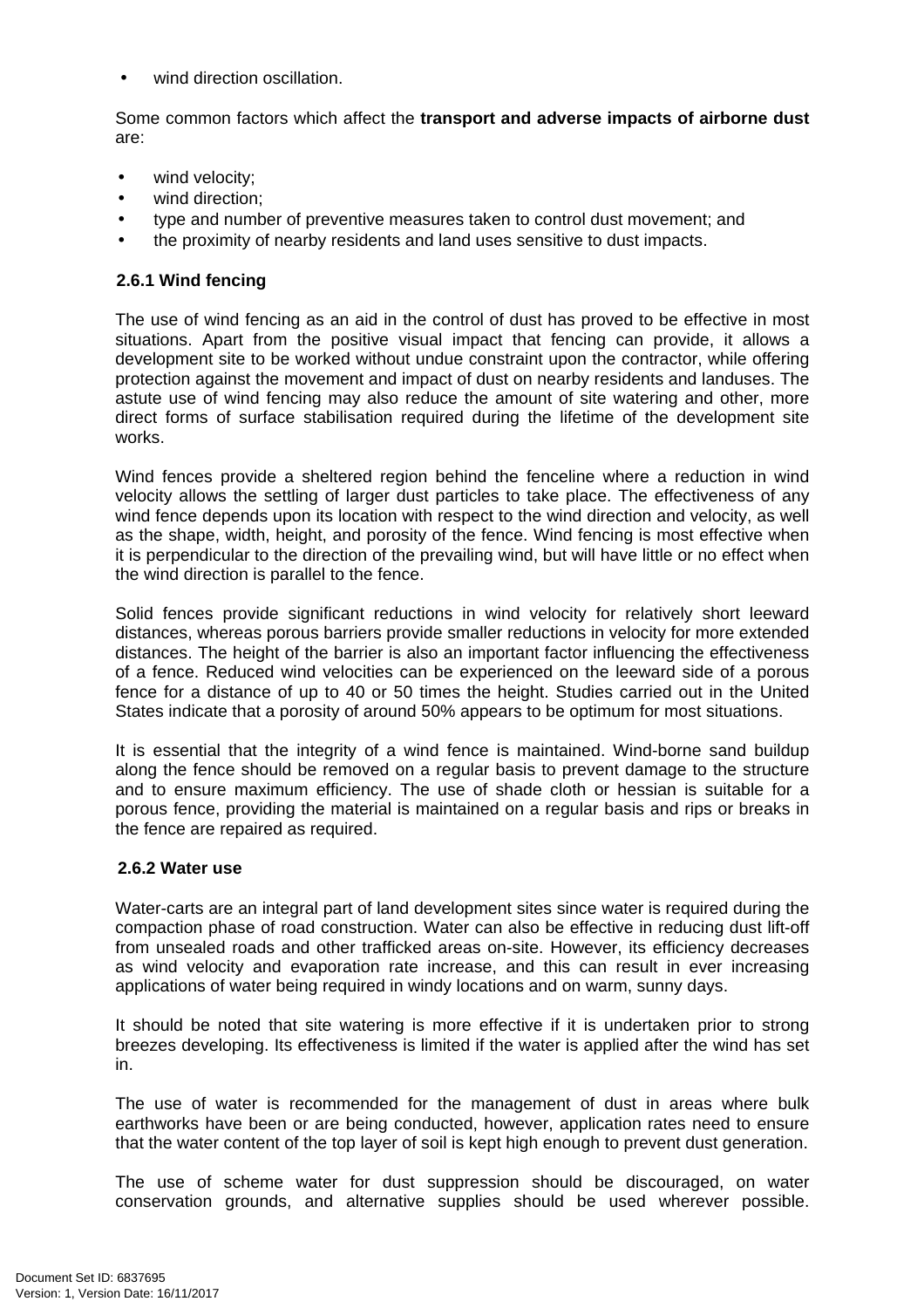However, care must be taken to ensure that the quality of the water used does not have other adverse environmental impacts, such as saline water on vegetation.

While the use of water-carts remains the most effective and visual response mechanism available to a developer, it should be recognised that their efficiency in areas where bulk earthworks have been or are being carried out can be limited.

#### **2.6.3 Hydromulch**

Hydromulch is very effective at preventing dust lift-off from areas where bulk earthworks have been completed and little or no further vehicular or pedestrian traffic is likely. It is a versatile tool, as the constituents of spray mulch can be varied to suit the requirements of the contractor and the site location. For example, just mulch and water can be used effectively in the shortterm or seed, fertiliser and stabiliser can be added if longer-term stabilisation is required.

It should be noted that for hydromulch to be effective, especially in the medium to long-term, vehicular and pedestrian access to the treated areas must be restricted. This is because the applied hydromulch layer may be compromised by trafficking and the matrix broken up. Once this happens, weathering processes (wind and water erosion) can lead to further deterioration of the hydromulch material and its soil binding properties rendered useless. Barrier fencing should be used in isolated locations, or where long-term effectiveness is required, to control access and achieve maximum benefit from the hydromulch application.

Hydromulch normally consists of recycled newspaper which is mashed to form a pulp with water and is then sprayed on the ground, where it forms a thin, fibrous layer. Grass seed (and fertiliser) can be included in the spray such that, after sufficient rain, the grass seeds germinate and the resultant vegetation becomes the long-term dust suppression strategy. Organic stabiliser can also be added to the mix to provide a more stable base for the germination of seed.

For short-term dust suppression, hydromulch without grass seed may be used with greater effect than water alone. Its effectiveness is much greater than that of just water as it is not affected by the evaporation rate. It will need to be re-applied, however, to areas which have been disturbed by vehicular or pedestrian traffic, for reasons given previously. Since the amount of dust which may be generated from a land development site depends on the size of the exposed area, this area of clearing should be minimised. It is possible to reduce the potential dust lift-off levels by keeping the maximum area of the site covered with original vegetation or material such as spray mulch.

An effective use of this material can be obtained by planning the bulk earthworks so that the minimal area is disturbed at any one time and the remainder of the site is continually covered with mulch. This may include the requirement for a light application of spray mulch over the worked area at the end of each working day and especially before weekends.

It should be noted that the effectiveness of hydromulch is dictated by the constituents of the mulch. The use of shredded paper and water may not be effective in high wind areas without the use of chemical stabilisers in the mix, as well as the use of other stabilisation methods e.g. wind. fencing. Recommended application rates are available from suppliers and advice should be sought from suppliers prior to the use of hydromulch. In addition, when approving the use of hydromulch as a soil stabilisation technique, local government authorities should ensure that application rates and the constituents of the mulch are appropriate to the task at hand.

#### **2.6.4 Chemical stabilisation**

There are three main categories of chemical stabilisers used for dust suppression - bitumen based, inorganic salt based and adhesive based. Very little information exists regarding the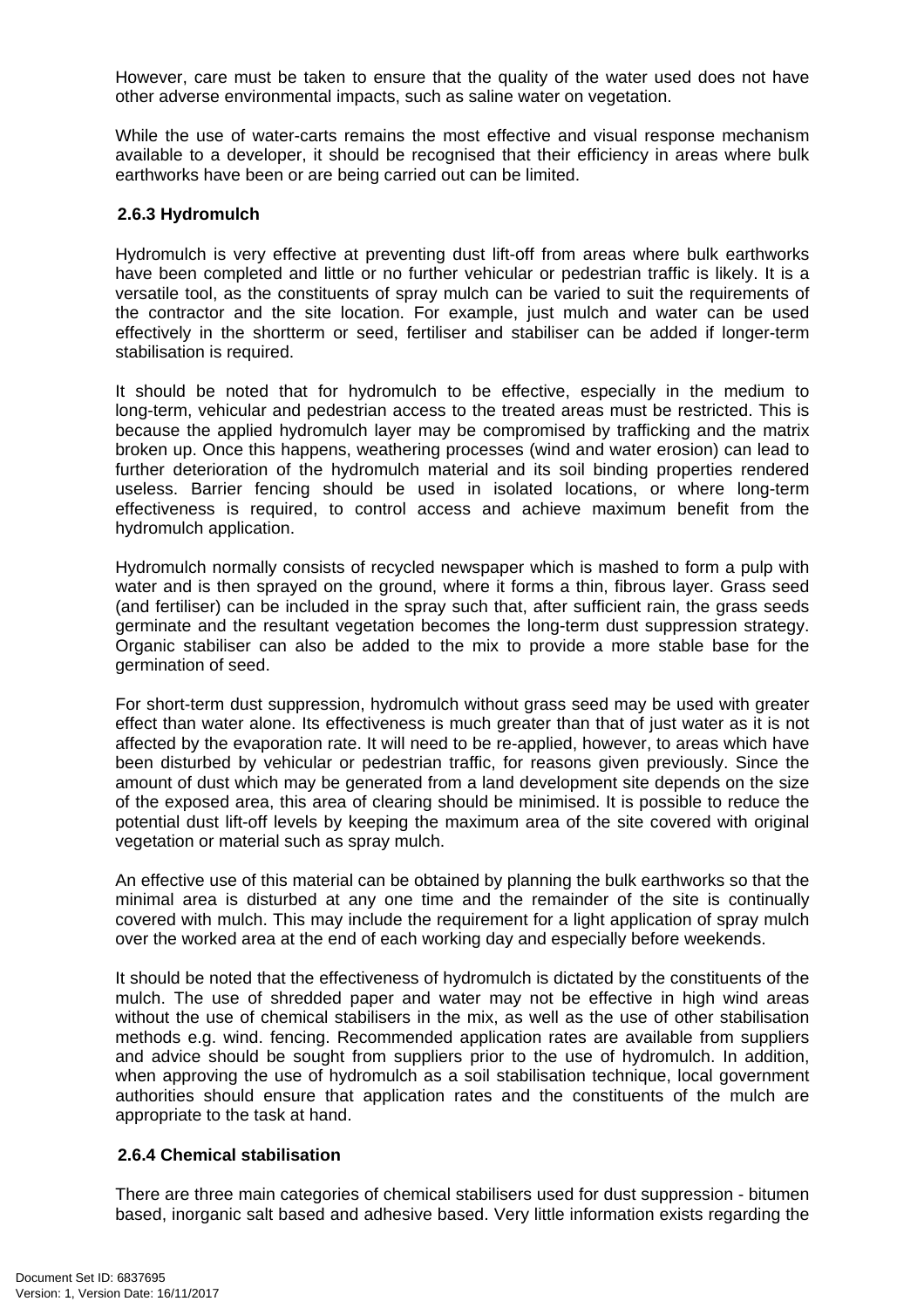successful use of chemical stabilisers for development sites in Western Australia and, before widespread usage, it may be necessary for the chemical ingredients to be evaluated with regard to their environmental effects. At this stage the DEP remains open to submissions on the potential applicability of these agents for dust suppression on development sites.

#### **2.6.5 Chipped vegetation**

Chipping cleared vegetation provides an effective mulch, which may be used as a ground cover to prevent dust lift-off by shielding exposed surfaces. Using material produced on-site for this purpose provides a convenient solution to both dust problems and to the disposal of cleared vegetation.

## **3. Air quality management programmes**

#### **3.1 Requirement for air quality management programmes**

One of the main problems identified with the previous dust control guidelines was that they were not applied uniformly, that is, they were applied to some subdivisions and not to others. This weakness has been recognised, and it has been suggested by industry that a solution to this problem is for local governments to require an adequate air quality management programme to be submitted for approval with the engineering drawings for the subdivision. Responsibility for dust management is then the developer's, who can delegate that responsibility to the relevant engineers and contractors. This is one method that local governments can employ to ensure that dust management is always considered in the planning of a subdivision.

#### **3.2 Air quality management programme**

As a guide, the air quality management programme should include the following items:

(a) Site classification.

A "CLASSIFICATION ASSESSMENT CHART" for the site should be completed. This chart, together with some explanatory notes, is attached as Appendix 1 to the guidelines.

The chart and chart notes recognise that the major factors influencing the dust risk potential of a specific site are the time of the year when the works are to be conducted, the nature of the site, the extent of the proposed works and the proximity of the site to any other land uses.

Should an adjoining land development site have works occurring simultaneously or overlapping with the works on the subject site, then the site classification/s shall be assessed taking fully into account the adjacent site as an existing land use.

The "SCORE" obtained on the assessment chart, together with any special site conditions as described in the explanatory notes (Appendix 1, Sheet 3), shall then be used to determine the appropriate dust potential classification/s of the site.

It is envisaged that some sites may be divided into more than one site classification. Provisions and contingency arrangements applied to each part of the site are those relevant to the particular site classification.

The "SITE ASSESSMENT DETAILS" form refers to the starting and completion dates, and the duration of the development works. The air quality management programme may need to be revised/updated should the "Contract Dates" as shown on the form vary significantly.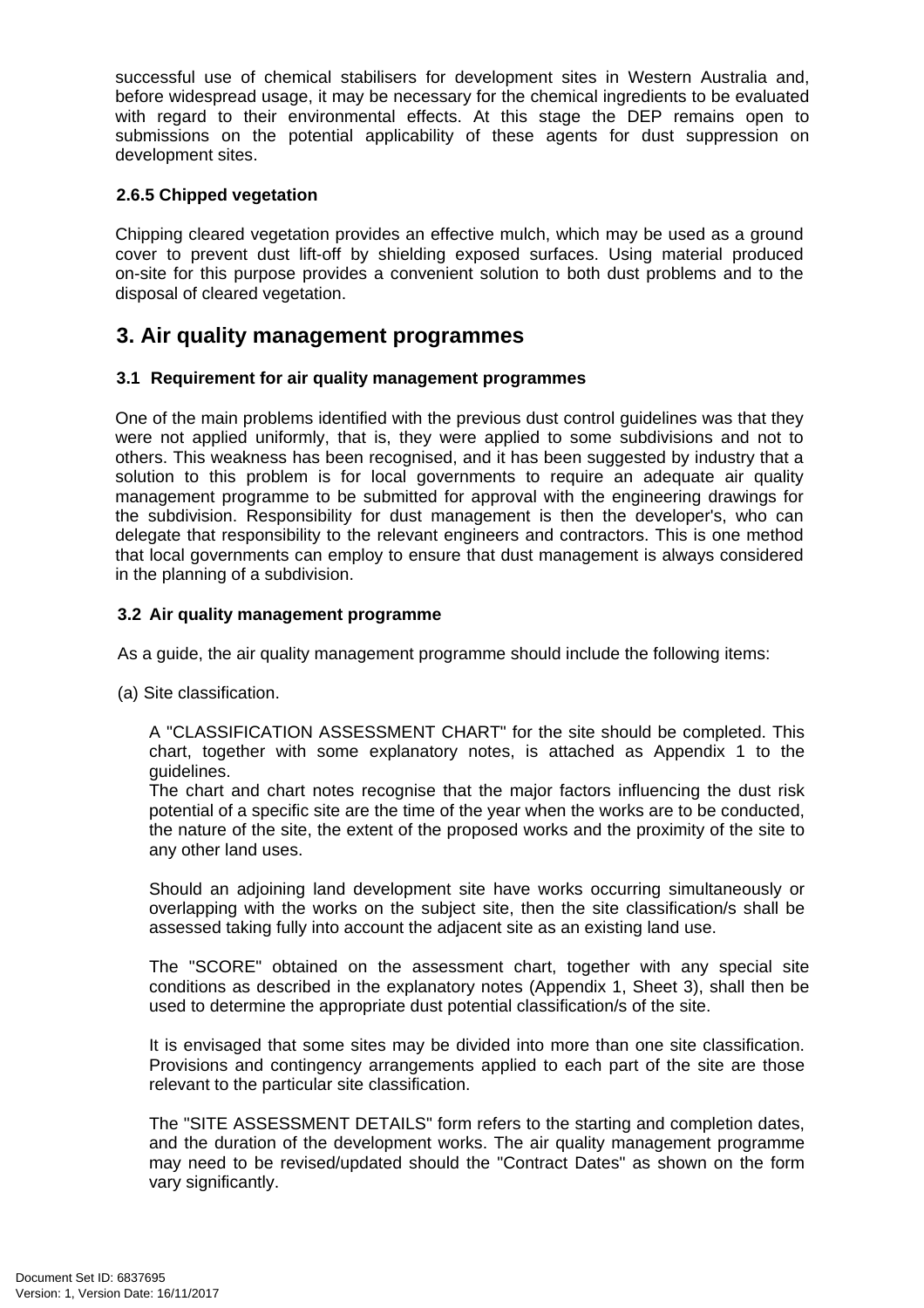- (b) Site inspection, involving relevant engineer for the developer and Local Government Engineer and/or Environmental Health Officer to ascertain:
	- soil type and sensitivity;
	- exposure of site;
	- proximity and sensitivity of land uses;
	- extent of required wind fencing:
	- existing vegetation and timing of removal; and
	- other influencing factors, for example duration of development, effect of prevailing winds, etc.
	- (c) Sequence of site disturbance, including maximum size of exposed areas and details on the method used for the removal and replacement of topsoil, with respect to prevailing winds.
	- (d) Haul road location.
	- (e) Contractor's site location proximity of houses.
	- (f) Schematic sketch of site, incorporating above items, where applicable.
	- (g) Notification of nearby residents by letter drop and information board on site (to include after hours number of engineer for the developer and/or contractor).
	- (h) Course of action to be taken in the event of a dust problem.
	- (i) Appropriate items in specifications to be included with engineering drawings, and approved by the local government.
	- (j) Details on interim mulching, or other stabilisation activity.
	- (k) Method of treatment of cleared vegetation (see Section 2.5).

#### **3.3 Contractual arrangements**

It is anticipated that the ACEA and UDIA will draft model clauses for use in contracts for subdivision works. As a guide, the contract clauses should include:

- reference to these Guidelines:
- a clear description of the demarcation of responsibility for costs included in the lump sum allowance and those covered by provisional quantity/sum items;
- a statement that the ultimate contractual responsibility for dust and smoke control remains with the contractor, being the occupier of the land, or the developer in relation to the adequacy of the contractual requirements to allow/compel the contractor to exercise his responsibility;
- wind fencing detail of construction and maintenance, including removal of sand buildup;
- provisions and contingency items required by the dust control guidelines;
- a requirement for the cessation of work during adverse wind conditions;
- provisional quantities/sums detailed and listed in schedule;
- advisory notices;
- a course of action should problems arise; and
- classification of the site in relation to its status as contaminated land.

These model clauses will be appended to this document as soon as they are produced.

# **4. Procedures for the assessment and management of dust lift-off**

#### **Site classifications - Threshold scores**

Based on the total score obtained from the "SITE CLASSIFICATION ASSESSMENT CHART" and notwithstanding any allowance for special site conditions during the dry period,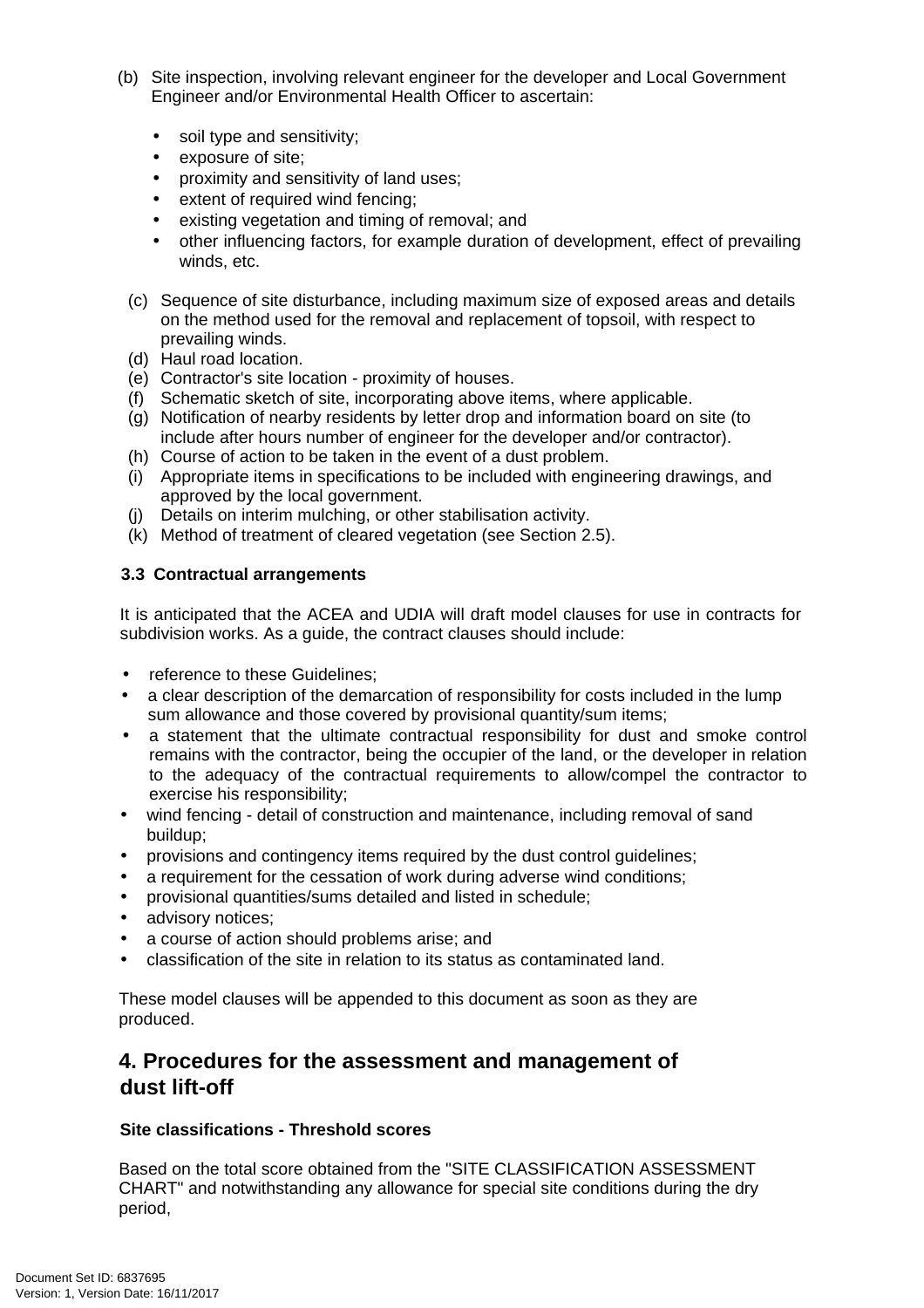(refer to Note 4, Appendix 1) the following Site Classification will apply:

Site Classification 1 - under 199; Site Classification 2 - 200 to 399; Site Classification 3 - 400 to 799, and Site Classification 4 - over 800.

#### **Note:**

- Unique sites may need special assessment.
- It is essential that any contracts for construction work on site include the relevant contingency arrangements appropriate for the site classification.

#### **4.1 Classification 1 (score under 199, considered negligible risk)**

Provisions:

• None required.

Contingency arrangements:

• None required.

#### **4.2 Classification 2 (score between 200 and 399, considered low risk)**

Provisions:

The developer shall supply a contingency plan to the local government, which shall detail the activities to be undertaken should dust impacts occur.

Contingency arrangements:

- Include an allowance for water-cart operation, wind fencing and surface stabilisation during the construction period for the purposes of dust suppression.
- All areas of disturbed land should be stabilised to ensure that the disturbed area exposed at any time is kept to a practical minimum.

#### **4.3 Classification 3 (score between 400 and 799, considered medium risk)**

Provisions:

- Appropriate wind fencing of a length specified in the air quality management programme needs to be stored on site or available within one hour of being required by the engineer for the developer/local government/DEP.
- All areas of disturbed land should be ' stabilised to ensure that the disturbed area exposed at any time is kept to a practical minimum to prevent exceedence of the maximum acceptable dust level (see 'Section 6).
- The engineer for the developer shall maintain close control of works with dust creating potential (for example, allowable length of open trenching).
- After all siteworks are completed, and before the contractor has vacated the site, the developer should ensure that the entire site is stable. The developer then retains responsibility for site stability until change of ownership/control takes place. After the change of ownership/control has taken place, the new owner or controlling party will inherit responsibility for site stabilisation.

Contingency arrangements:

- Suitable water-carts in good working condition and of not less than 10,000. litres capacity per 7.5 hectares of disturbed site, or other suitable alternatives, shall be available to commence watering on the site within 18 hours of being required to do so by the engineer for the developer/local government/DEP.
- Surface stabilisation equipment shall be available to commence operation on site within 48 hours of being required to do so by the engineer for the developer/local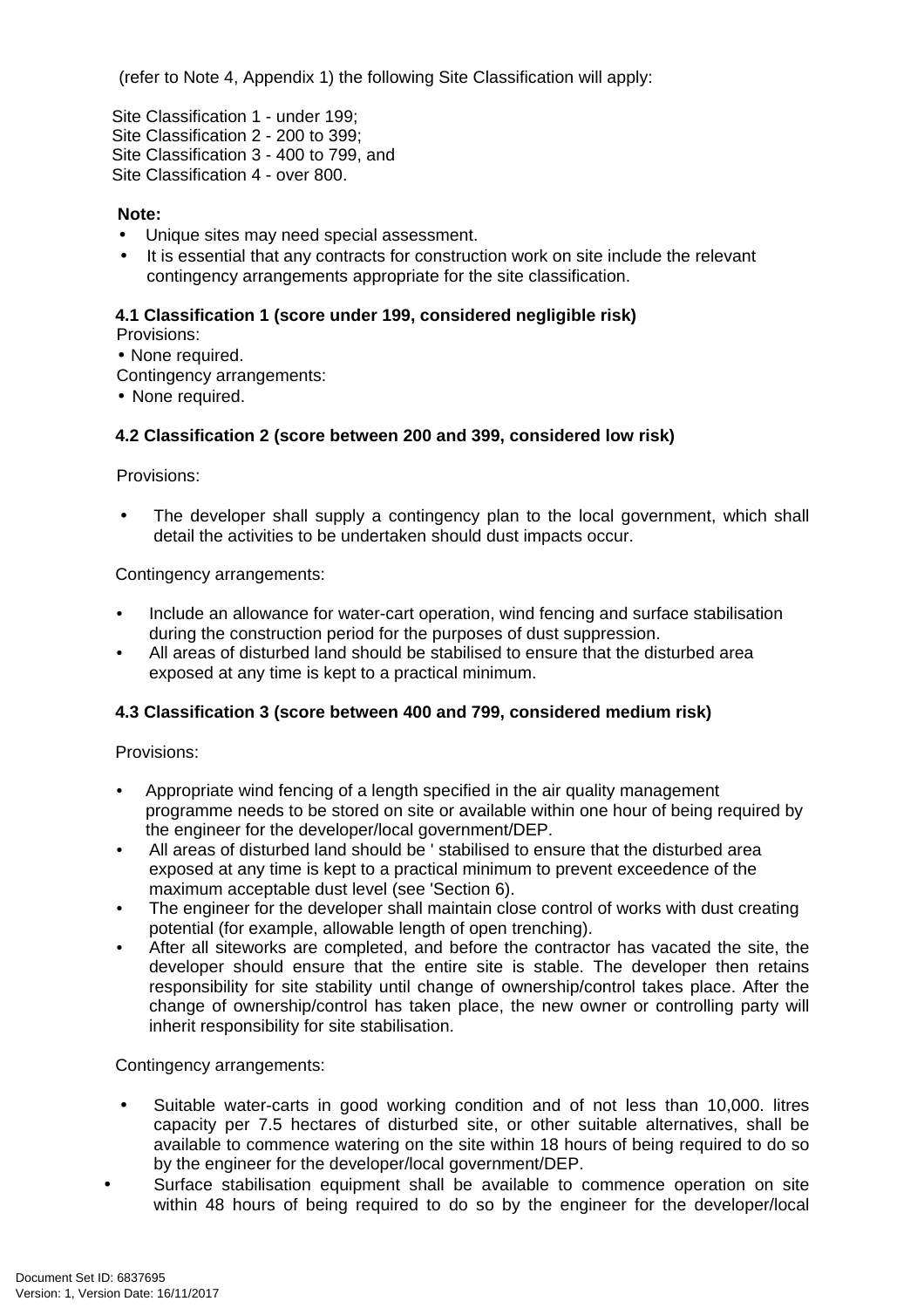government/DEP and with sufficient capacity to cover the disturbed site area within a further 48 hours.

- Wind fencing shall be erected within 18 hours of the contractor being required to do so by the engineer for the developer/local government/DEP. Dust generating works on the site shall cease in the interim.
- If dust-related complaints are generated due to activities on the site, the developer may be required by the local government or an authorised DEP officer to distribute advisory notices to adjoining land occupiers within 48 hours. The notices shall include the name of the developer, engineer for the developer, contractor/s and the contract period. The notices shall also contain contact telephone numbers and procedures as detailed in Appendix 2.
- If dust-related complaints are generated due to material which has been excavated for trenching, the developer shall ensure this material is stabilised within 48 hours of being requested to do so by the engineer for the developer, local government or an authorised DEP officer.
- Include an allowance for water-cart operation, wind fencing and surface stabilisation during the construction period for the purposes of dust and wind-borne material suppression.
- Include an allowance for surface stabilisation for the purposes of dust and wind-borne material suppression to be maintained after the construction period and until change of ownership/control takes place.

#### **4.4 Classification 4 (score over 800, considered high risk)**

Provisions:

- Advisory notices shall be issued to adjoining land occupiers, the local government and the DEP at least 24 hours before site works commence. The notices shall include the name of the developer, engineer for the developer, contractor/s and the contract period. The notices shall also contain contact telephone numbers and procedures as detailed in Appendix 2.
- Fencing to the extent and in locations agreed to by the developer and local government shall be erected before any part of the site surface is disturbed.

**Note: This provision: does not necessarily mean that the total site boundary is to be fenced. The fence is to be installed to an extent which will protect adjacent land uses and in most cases should be erected on the edge of the area which will be disturbed rather than on the site boundary.** 

- An amount of wind fencing of a length specified in the air quality management programme needs to be stored on site or available within one hour of being required by the engineer for the developer/local government/DEP.
- The nominated wind fencing is to remain in position until the disturbed surface is stable.
- Surface stabilisation is to be applied to the disturbed area of each section of the site upon completion of the works in that section.
- The engineer for the developer shall maintain strict control of works with dust-creating potential. Material which has been excavated for trenching shall be stabilised if the trench is to be left exposed for longer than 72 hours.
- After all siteworks are completed, and before ' the contractor has vacated the site, the developer should ensure that the entire site is stable. The developer then retains responsibility for site stability until change of ownership/control takes place. After the change of ownership/control has taken place, the new owner or controlling party will inherit responsibility for site stabilisation.

Contingency arrangements: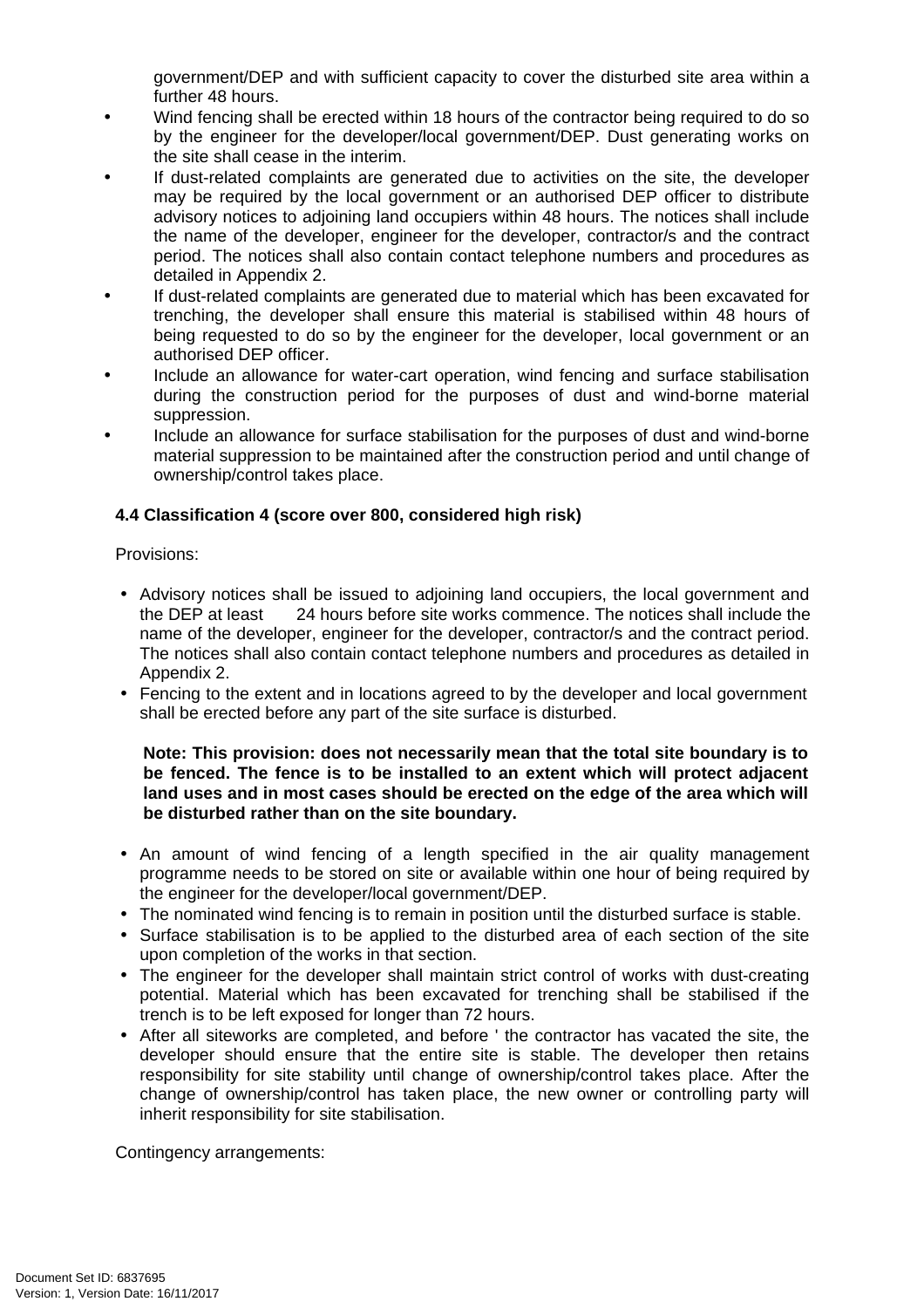- Suitable water-carts in good working condition and of not less than 10,000 litres capacity per 5 hectares of disturbed site, or an appropriate alternative, shall be available to commence immediate watering on the site.
- Surface stabilisation equipment shall be available to commence operation on site within 48 hours of being required to do so by the engineer for the developer/local government/DEP and with sufficient capacity to cover the disturbed site area within a further 48 hours.
- Additional wind fencing shall be erected within 18 hours of the contractor being required to do so by the engineer for the developer/local government/DEP. Dust generating works on the site shall cease in the interim.
- Include an allowance for water-cart operation, wind fencing and surface stabilisation during the construction period for the purposes of dust and wind-borne material suppression.
- Include an allowance for. surface stabilisation for the purposes of dust and wind-borne material suppression to be maintained after the construction period and until change of ownership/control takes place.

### 5. Contractor's responsibility

The "Site Classification" rating for a particular site should be considered as an aid to deciding the appropriate measures which should be taken to contain dust and wind-borne material generated by a land development site to maximum acceptable limits.

Notwithstanding the allocated "Site Classification" given to a site, if, during the actual construction work, the suggested dust suppression measures are found to be insufficient, the responsibility for carrying out the necessary measures to achieve an appropriate level of dust suppression rests with the contractor. The DEP or relevant local government, however, reserves the right to take enforcement action for any unsatisfactory dust control against the engineer for the developer, the developer and/or the contractor.

# **6. Maximum acceptable dust level at site boundary**

The existing DEP limit for the maximum allowed level of dust concentration in the atmosphere is 1000 micrograms per cubic metre of air, measured over 15 minutes. The level of dust being generated by a site should be determined by subtracting the upwind dust concentration from the downwind dust concentration. Both concentrations should be determined at the boundary of the development site.

NOTE: for the redevelopment of contaminated sites, more stringent standards and dust management protocols will be required, to be determined on a risk assessment basis.

A recommended rule-of-thumb for estimating dust levels is that visible dust crossing the property boundary indicates that the potential for adverse dust impacts exists and control measures should be implemented. The DEP has the technical capability to measure the concentration of dust in the air. Developers, engineers for the developers and contractors should not wait for dust measurements to be made before applying appropriate dust control measures in this instance, but should take immediate action to abate the dust lift-off.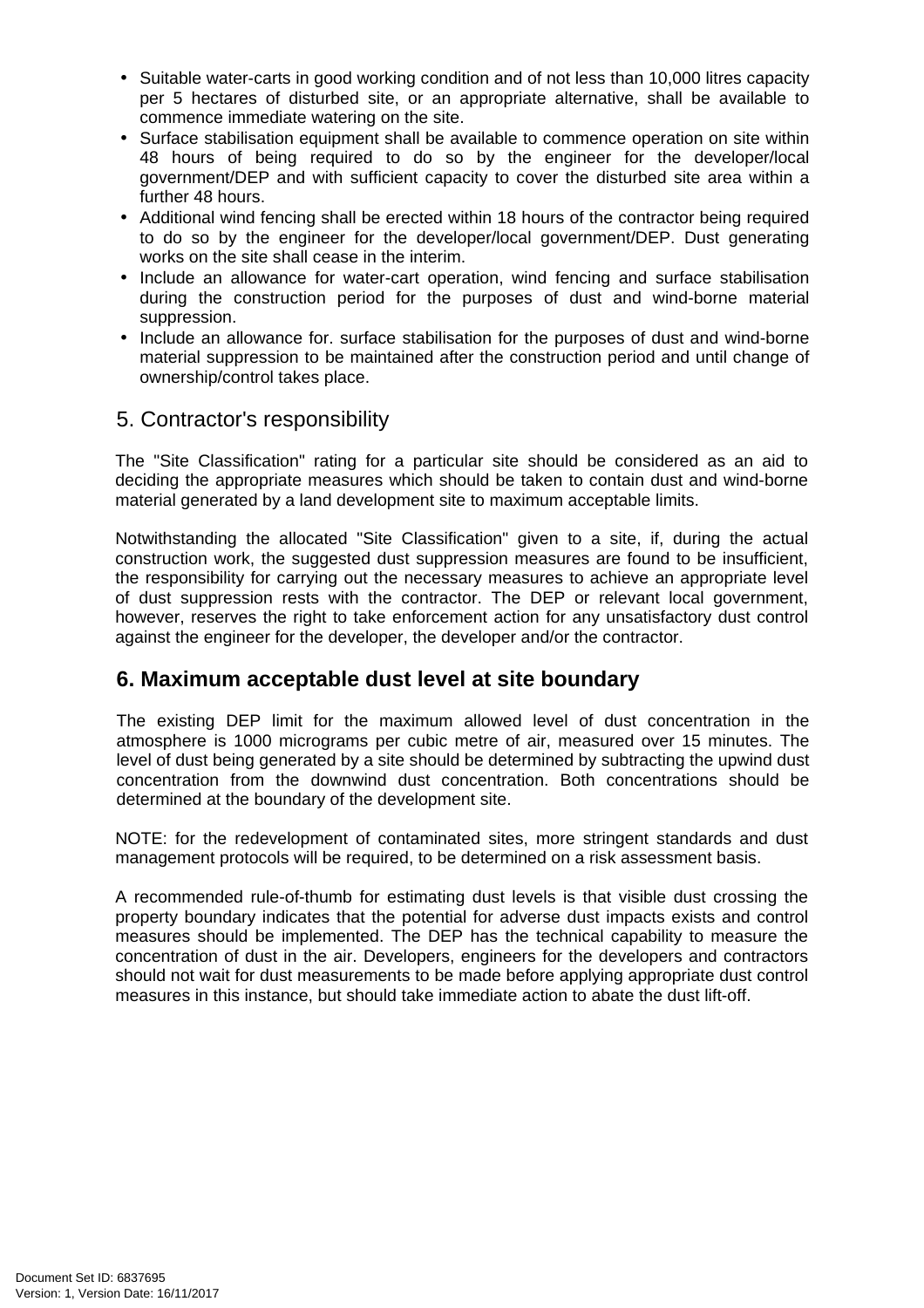# **Appendix 1.**

#### **Notes relating to "Site classification Assessment Chart!'**

#### **Sheet 3**

The following notes relate to the "Site Classification Assessment Chart".

- (1) The site assessment chart is used to differentiate between Classifications 1, 2, 3 and 4, as defined within these guidelines. Classifications 2 and 3 are subject to Note 4, below.
- (2) Sites may be divided into two or more classifications depending mainly on the proximity of existing land uses.
- (3) In assessing the relevant score level, the "effect of prevailing winds" must be carefully considered. While houses, commercial areas, market gardens, schools and factories have high sensitivity ratings, roads, parks and recreational areas have lower sensitivity ratings.
- (4) Construction during dry period (October 1 March 31).
	- (a) Where other land uses are within 100 metres of the site:
		- (i) sites assessed as Class 3 will automatically become Class 4, and (ii) sites assessed as Class 2 will automatically become Class 3.
	- (b) Where other land uses are situated between 100 metres and 500 metres from the site, an on-site re-evaluation of Class 3 sites shall be conducted by the engineer for the developer, the local government or the DEP to determine the extent of additional Class 4 requirements considered necessary (if any).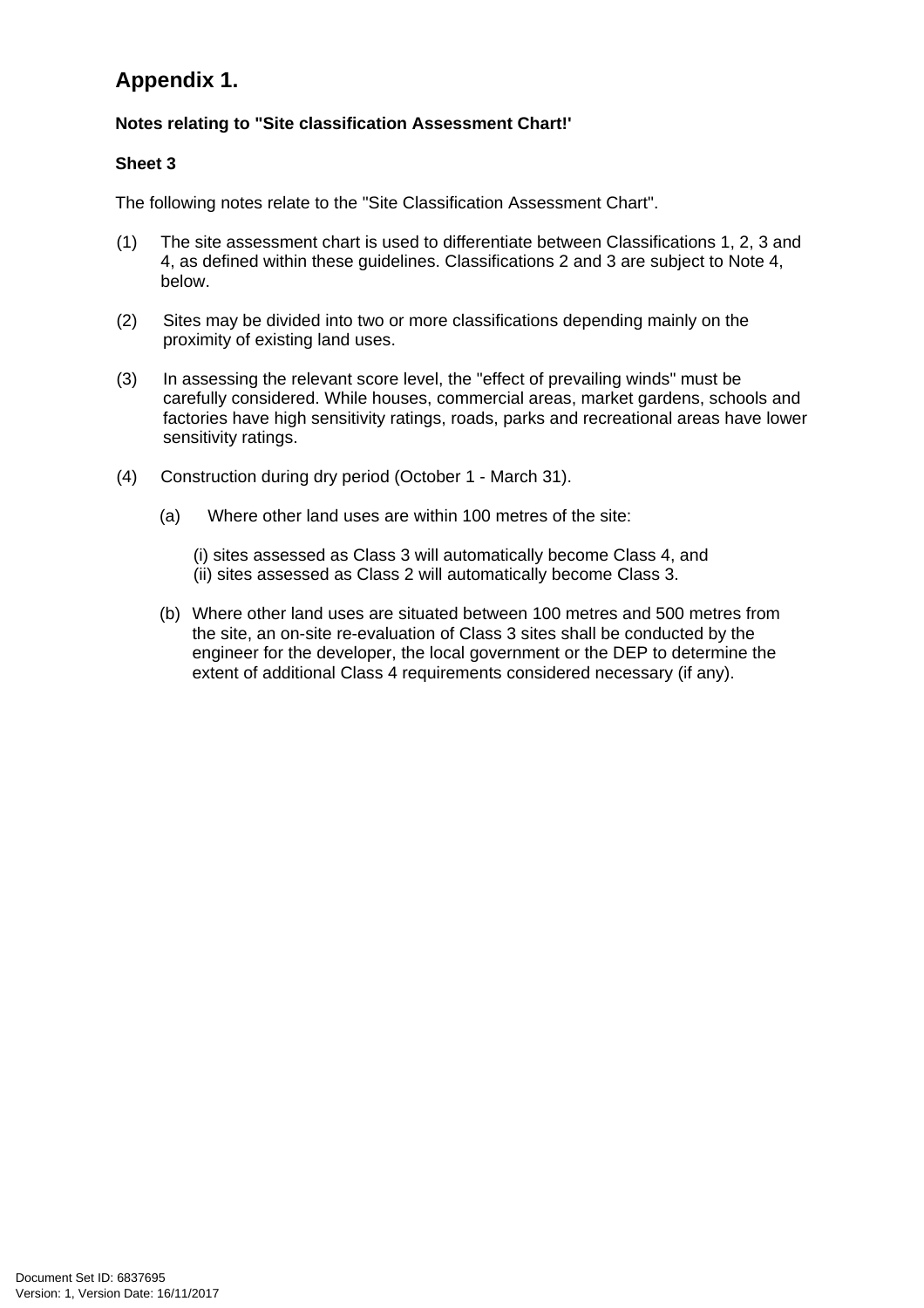# Appendix 1. **Site Classification Assessment Chart**

**for dust and wind-borne material** 

**Sheet 1** 

#### **Part A. Nature of site**

| <b>Item</b>                                                           |                                  | <b>Score options</b>                         |                                                     |                                                 | <b>Allocated</b><br>score |
|-----------------------------------------------------------------------|----------------------------------|----------------------------------------------|-----------------------------------------------------|-------------------------------------------------|---------------------------|
| 1. Nuisance potential of soil,<br>when disturbed                      | very low1                        | $low$ 2                                      | medium4                                             |                                                 |                           |
| 2. Topography and protection<br>provided by undisturbed<br>vegetation | sheltered and<br>screened1       | Medium                                       | little                                              | exposed and<br>wind<br>prone18                  |                           |
| 3. Area of site disturbed by the<br>works                             | $less than 1 ha$ 1               | between 1<br>and 5 ha3                       | between 5<br>and 10ha6                              | more than 10 ha $\dots$ 9                       |                           |
| 4. Type of work being done                                            | roads or shallow<br>$t$ renches1 | roads, drains and<br>medium depth<br>sewers3 | roads, drains,<br>sewers and partial<br>earthworks6 | <b>Bulk earthworks</b><br>And deep<br>Trenches9 |                           |
|                                                                       |                                  |                                              |                                                     | <b>Total score for Part A</b>                   |                           |

#### **Part B. Proximity of site to other land uses**

| <b>Item</b>                                                                      |                                     | <b>Score options</b>                                     |                                                       |                                                                           | <b>Allocated</b><br>score |
|----------------------------------------------------------------------------------|-------------------------------------|----------------------------------------------------------|-------------------------------------------------------|---------------------------------------------------------------------------|---------------------------|
| 1. Distance of other land uses<br>from site                                      | more than $1$ km1                   | between 1 km<br>and 500m6                                | between 100m<br>and 500m12                            | Less than 100m18                                                          |                           |
| 2. Effect of prevailing winds (at<br>time of construction) on other<br>land uses | not affected $\dots\dots\dots\dots$ | isolated land uses<br>affected by one<br>wind direction6 | dense land uses<br>affected by one<br>wind direction9 | Dense/sensitive<br>land uses, highly<br>affected by<br>prevailing winds12 |                           |
|                                                                                  |                                     |                                                          | SITE CLASSIFICATION SCORE (A $X$ B) =                 | <b>Total score for Part B</b>                                             |                           |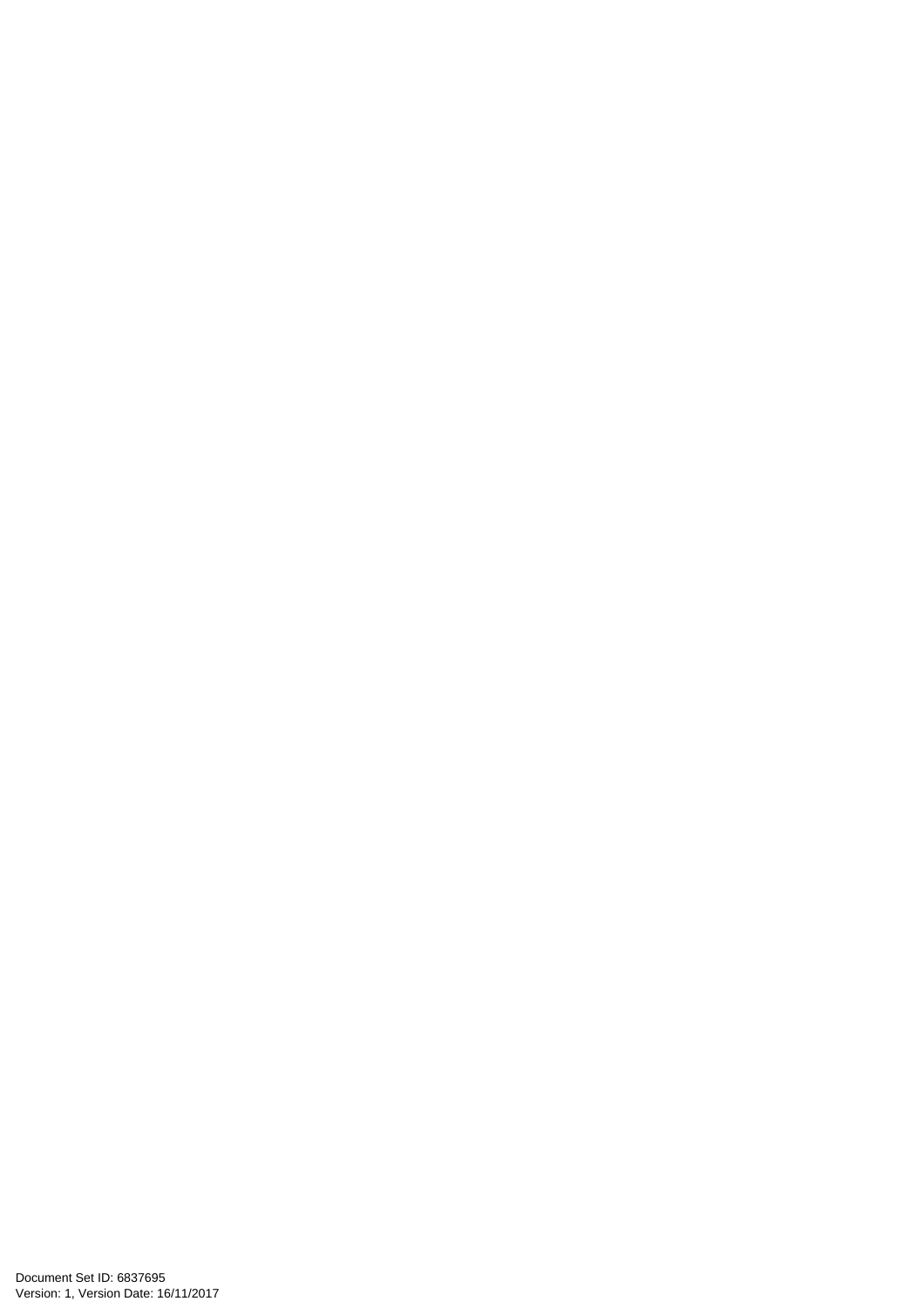#### Appendix 1. Sheet 2

## **Site Assessment Details**

| Engineer for the developer                                                                                  |                               |
|-------------------------------------------------------------------------------------------------------------|-------------------------------|
| Site detail                                                                                                 |                               |
| <b>Local Government</b>                                                                                     |                               |
| Location of works (use AMG grid<br>reference from Metropolitan Street<br>Directory and nearest main street) |                               |
| Project name/stage                                                                                          |                               |
| Description of works                                                                                        |                               |
| Contract dates (starting/completion<br>dates and duration in weeks)                                         |                               |
| Score from assessment chart                                                                                 |                               |
| Special considerations                                                                                      |                               |
|                                                                                                             | (refer to Appendix 1, Note 4) |

**Comments at completion of construction:**<br>(to include details of dust-related problems and provisions and contingency arrangements which were actually carried out)

(copy of the completed sheet to be returned to the Department of Environmental Protection)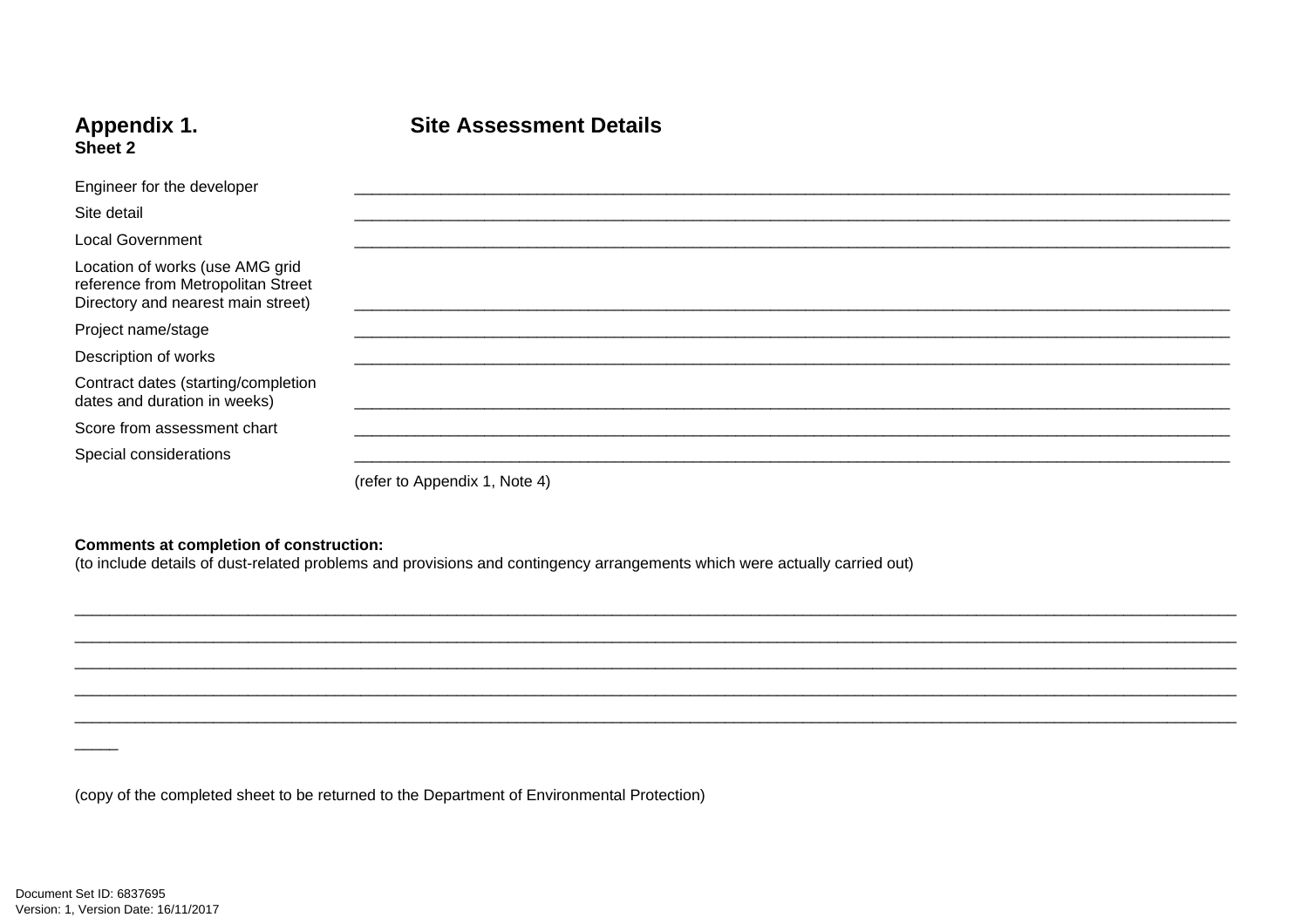#### **Appendix 2.**

#### **Notes relating to "Notice to Residents"**

#### **Sheet 1**

The developer should insert the following information in the space preceding the appropriate number on the following form:

- (1) the name of developer;
- (2) the date for commencement of earthworks;
- (3) the date when final stabilisation will be completed;
- (4) the name of the site engineer for the developer delegated the responsibility for implementing dust control measures on behalf of the developer;
- (5) the telephone number of the site engineer for the developer delegated the responsibility for implementing dust control measures on behalf of the developer;
- (6) the name of the local government where the development is occurring; and
- (7) the telephone number of the local government where the development is occurring.

For Classification 4 sites, a completed copy of this "Notice to Residents" shall be distributed to all properties within a 200 metre radius of the boundaries of the development site, and any residents adjoining the development site, at least 48 hours before site works commence.

For Classification 3 sites, if requested by the local government or an authorised DEP officer, a completed copy of this "Notice to Residents" shall be distributed to all properties within a 200 metre radius of the boundaries of the development site, and any residents adjoining the development site, within 48 hours of being required to do so.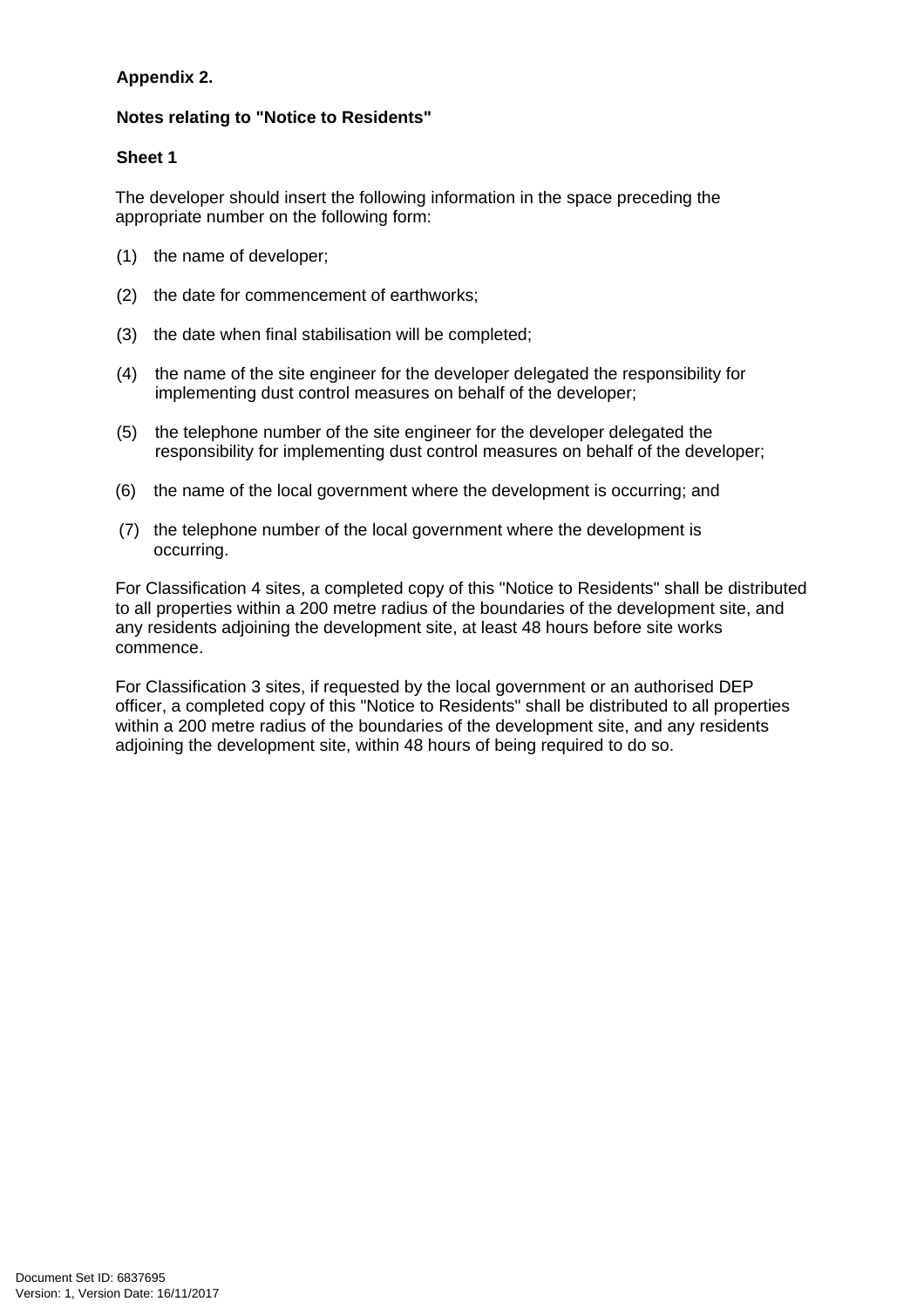#### **Appendix 2.**

# **NOTICE TO RESIDENTS**

#### **Sheet 2**

LAND DEVELOPMENT IS BEING CARRIED OUT IN YOUR AREA BY:

|                                                                                            | (1)        |
|--------------------------------------------------------------------------------------------|------------|
| THE DEVELOPMENT COMMENCEMENT DATE IS: _______________________                              | (2)        |
|                                                                                            | (3)        |
| A SITE ASSESSMENT HAS BEEN CONDUCTED IN CONSULTATION WITH YOUR LOCAL<br><b>GOVERNMENT:</b> | (4)        |
| IT HAS BEEN AGREED BY ALL PARTIES CONCERNED THAT THIS LAND                                 |            |
| DEVELOPMENT MUST ADOPT ADEQUATE MEASURES TO PREVENT THE                                    |            |
| GENERATION OF UNACCEPTABLE LEVELS OF DUST.                                                 |            |
| YOU ARE ADVISED THAT THE DEVELOPER OF THE SITE HAS AGREED TO                               |            |
| IMPLEMENT THE PROVISIONS AS OUTLINED IN THE DEPARTMENT OF                                  |            |
| ENVIRONMENTAL PROTECTION'S "GUIDELINE FOR THE PREVENTION OF DUST                           |            |
| AND SMOKE POLLUTION FROM LAND DEVELOPMENT SITES IN WESTERN                                 |            |
| AUSTRALIA". (A copy of this guideline may be obtained from your local government).         |            |
| SHOULD YOU FEEL THAT EXCESSIVE DUST OR SMOKE IS BEING GENERATED                            |            |
| DUE TO THIS DEVELOPMENT, YOU ARE ADVISED TO CONTACT THE SITE                               |            |
| BY TELEPHONING                                                                             | (5)<br>(6) |
| TO DISCUSS THE ISSUE.                                                                      |            |
|                                                                                            | (7)        |
| MAY BE CONTACTED DIRECT ON<br><u> 1989 - Johann John Stein, marwolaethau (b. 1989)</u>     | (8)        |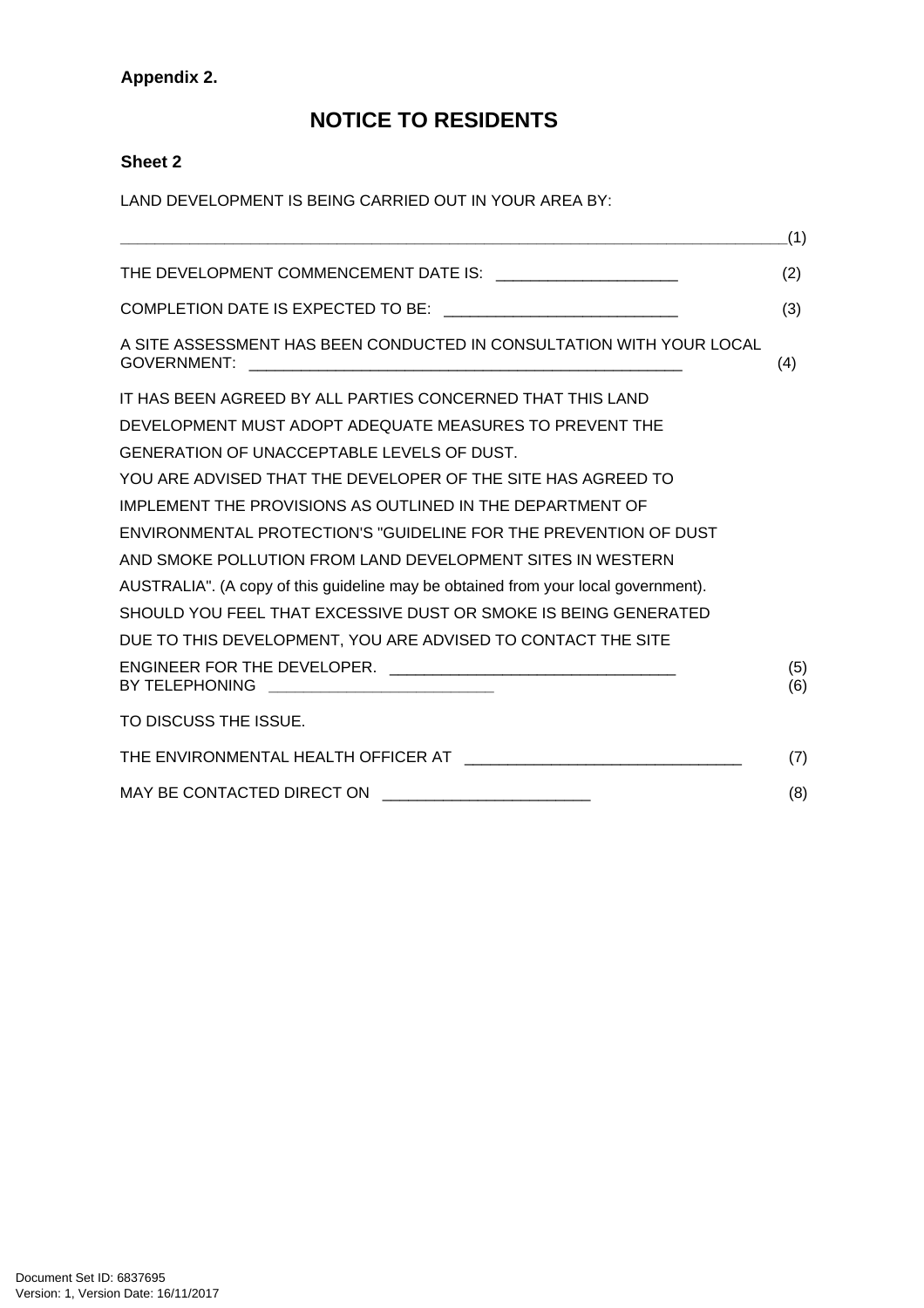# **Procedures to be adopted following a complaint from a land development site**

The procedures to be adopted by the developer following receipt of a dust-related complaint from a member of the public should be as follows:

- Record the details of the complaint as specified below. The complaint form should be retained by the developer and be made available upon request by the local government or an authorised DEP officer.
- Take measures to control any excessive dust by implementing the contingency arrangements which have been specified for the agreed site classification.
- If the developer regards the complaint to be unjustified, then the developer should forward the details of the complaint to the local government within 24 hours.

As a guide, the procedures to be adopted by local government, following receipt of a dust related complaint from a member of the public or passed on by the developer, should be as follows:

- Record the details of the complaint as specified below or on a local government-approved complaint form. The complaint form should be retained by the local government and be made available upon request to an authorised DEP officer.
- Evaluate the complaint by conducting a visual inspection, preferably as soon as possible, taking into account the prevailing weather conditions which were being experienced at the time the complaint was lodged.
- If the complaint is valid, instruct the developer to take measures to control any excessive dust by implementing the contingency arrangements which have been specified for the agreed site classification.
- If the local government regards the complaint to be unjustified, contact the complainant and inform them of these findings.
- If the local government is unable to resolve the complaint, after exhausting all possible avenues, then the local government may request advice from the DEP.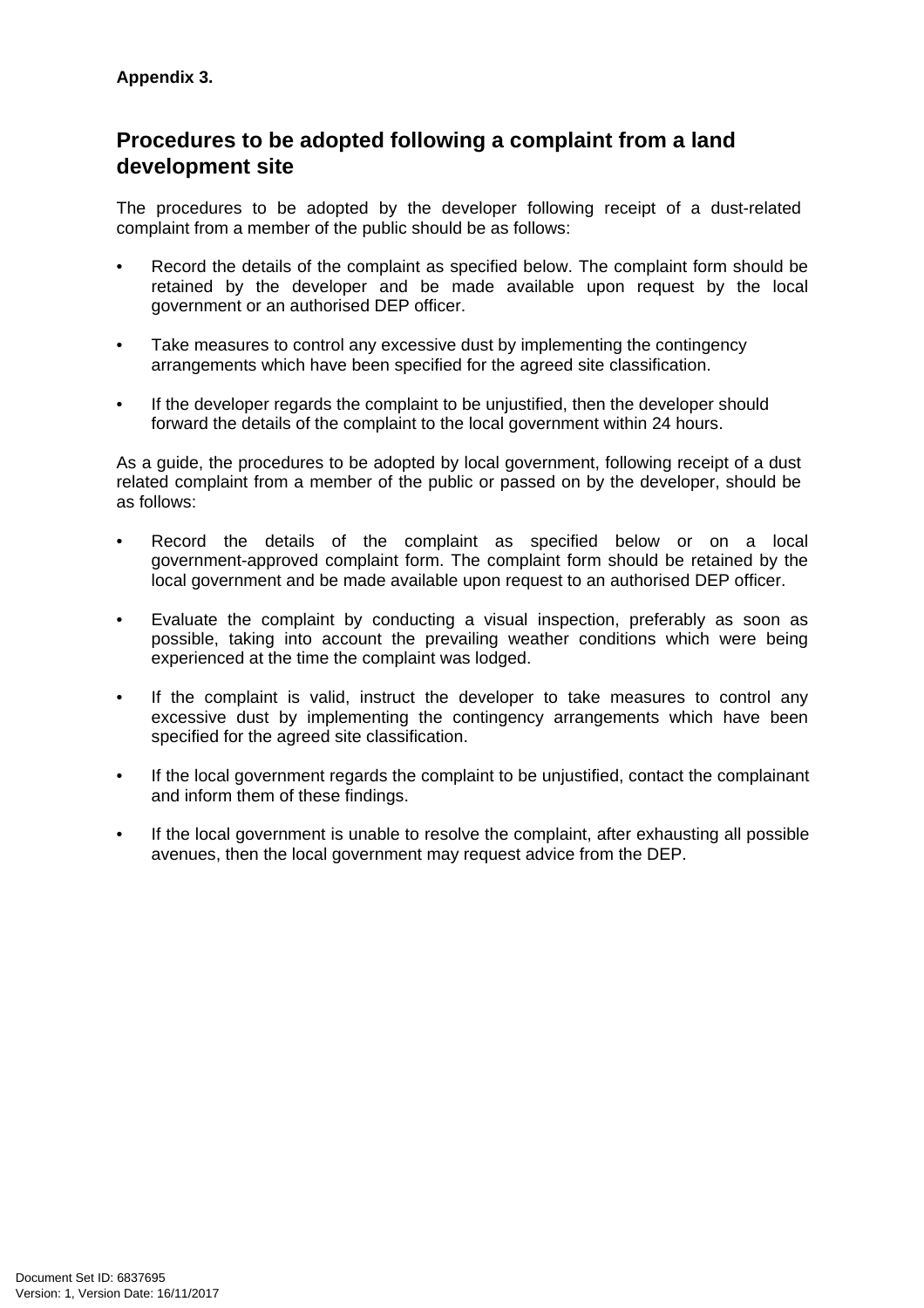#### **Appendix 3.**

### **Notes relating to "Pollution Incident Report Form - Land development Sites"**

#### **Sheet 2**

The developer or local government should insert the following information in the space preceding the appropriate number on the form:

- (1) date on which the complaint was received;
- (2) time the complaint was received;
- (3) name of person receiving the complaint;
- (4) name of person making the complaint;
- (5) telephone number of the person making the complaint;
- (6) address of the person making the complaint;
- (7) the suburb of the person making the complaint;
- (8) name of the local government where the development is occurring;
- (9) name of developer;
- (10) mailing address of developer;
- (11) address of the development site;
- (12) the type of pollution being complained about;
- (13) the complaint details as reported by the complainant;
- (14) name of local government officer or DEP officer if this complaint has been referred;
- (15) date of referral to local government officer or DEP officer;
- (16) what action was taken to eliminate pollution;
- (17) name of person completing the form; and
- (18) date on which the form was completed.